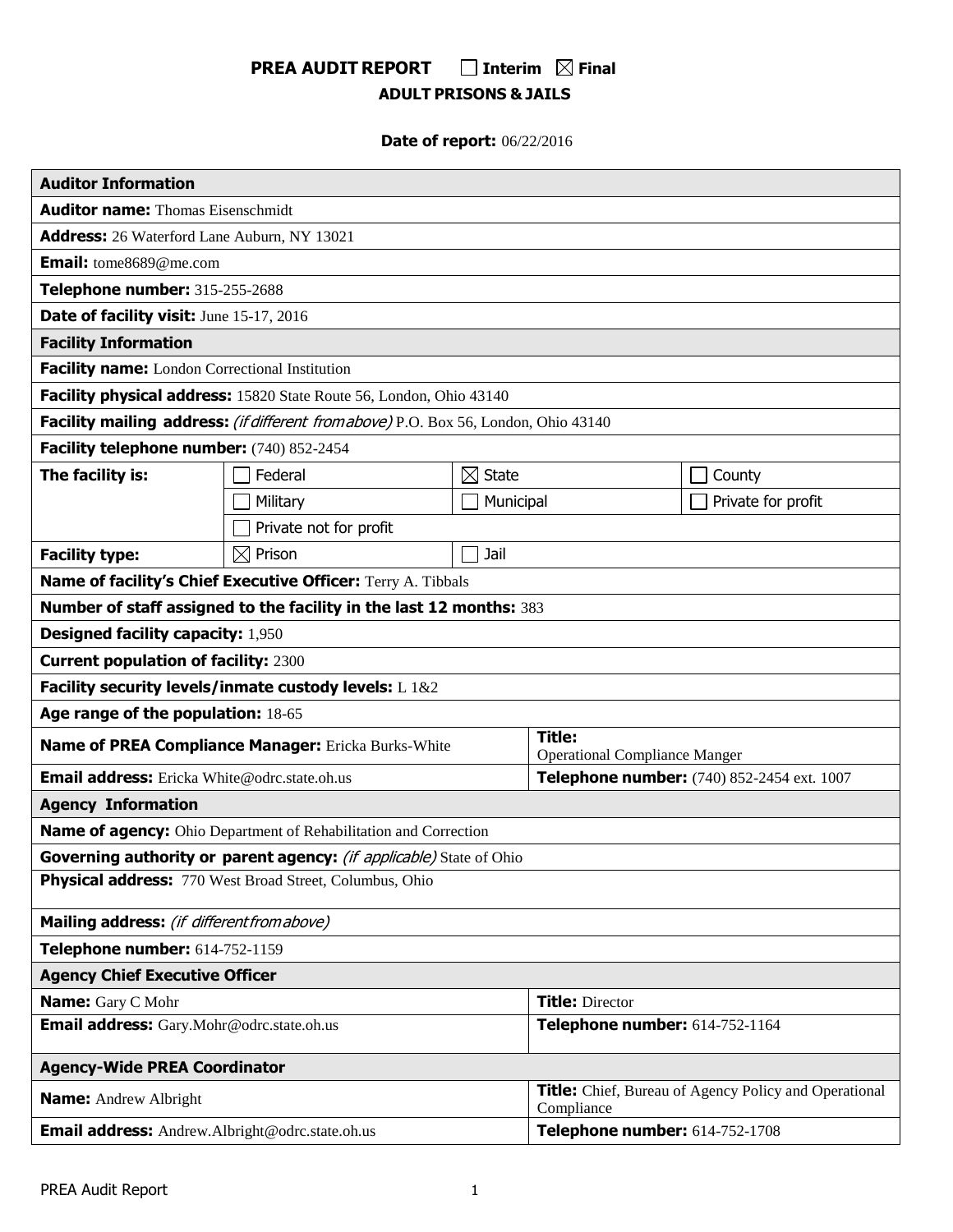### **AUDITFINDINGS**

# **NARRATIVE**

The PREA audit of London Correctional Institution (LoCI) was conducted by Thomas Eisenschmidt, Lead PREA Auditor and David Hassenritter, PREA Auditor. The auditors received PREA related documents from London Correctional Institution approximately 8 weeks prior to the audit. This PREA audit marks the last facility within the Ohio Department of Rehabilitation and Correction(ODRC) to partcipate in the audit process. The Lead Auditor had the opportunity to speak with the Sexual Assault Response Network Central Ohio (SARNCO) and the Rape Crisis of Crime Victim Services which are the advocacy groups that provides support services for victims of sexual assault for inmates at this facility. Both confirmed they would provide advocate services and acknowledged that they were aware contact information was posted in the facility.

The auditors took part in the three day ACA reaccreditation process prior to the PREA audit. As a result the entire facility was toured prior to the actual start of the PREA audit allowing the auditors more time to conduct interviews. The entrance briefing for the PREA audit was held on June, 15, 2016 and once completed the interviews were started. A list of random inmates from each of the housing units, inmates disclosing prior victimization, inmates reporting allegations of sexual assault, a disabled inmate, and inmates identifying LGBTI were interviewed. This number totaled 56 inmates being interviewed. An inmates family member sent a letter to the auditors prior to the audit requesting the inmate be interviewed. No other particulars came with the letter. The inmate was interviewed and made no specific concerns but did mention a PREA concern. The auditor spoke with the investigator after the interview and he initiated a case. According to him he never made an allegation to anyonwe at the facility. The case was underway as the auditors let the facility. Another inmate, during an interview indicated he had made an allegation of sexual abuse while an inmate across the street as a vicitm and was placed in Special housing. The auditor reviewed the case and initially the inmate was found to be writing to an employee. He had a disciplinay hearing and was found guilty and given time in segregation.During the same time period the Investigator questioned the female employee and she admiited to having a relationship with the inmate. During other inmate interviews the auditor was informed that four (4) of them did not receive a risk assessment upon arrival. The auditor checked the files for each of them and found they had in fact been assessed.

Once the inmate interviews and random staff (12) were completed the specialized staff interviews were conducted. They included the following staff: Health Care staff, Human Recourses, Mid-Level Supervisors, Intake Staff Orientation staff, Intake Staff (Risk Assessment), Risk of Victimization Assessment (Case Manager, Unit Manager, and Unit Manager Chief), Mental Health Staff, Segregation Supervisor, Retaliation Monitor, Incident Review Team Member, PREA Compliance Manager, Facility Investigator, State Police Investigator and the Warden.

Training records for all required staff training (2013, 2014, and 2015 were verified as were additional trainings verified for the Facility Investigator, Medical and Mental Health, full and part time staff, and the facility victim support staff.

Both auditors spent a significant amount of time with the Facility Investigator reviewing his investigative files. The LoCI Administrative Investigator is very conscientious about his duties and responsibilities. The auditor reviewed case files, filed in 2015 and so far in 2016. In 2015 there were five (5) sexual abuse allegations made and investigated. Three (3) of these allegations were made against other inmates. Two (2) of these were substantiated, and one (1) was unfounded. Two of these cases in 2015 were made against staff. One (1) was substantiated and one (1) was unfounded. The substantiated case resulted in termination of the employee. So far in 2016 there has been five (5) allegations made against other inmates. Two (2) of these cases unsubstantiated, one (1) was unfounded and and two (2) are still pending. There has been an allegation made against staff in 2016. This case is still pending.

At the conclusion of the site visit at the London Correctional Institution the auditor met with Warden Terry Tibbals and his Executive Staff. Both auditors let those in attendance know that they could not give them a specific outcome at this point but did leave them with some preliminary findings. Both thanked everyone for their obvious hard work and asked them to continue their commitment to ensure compliance to the Prison Rape Elimination Act.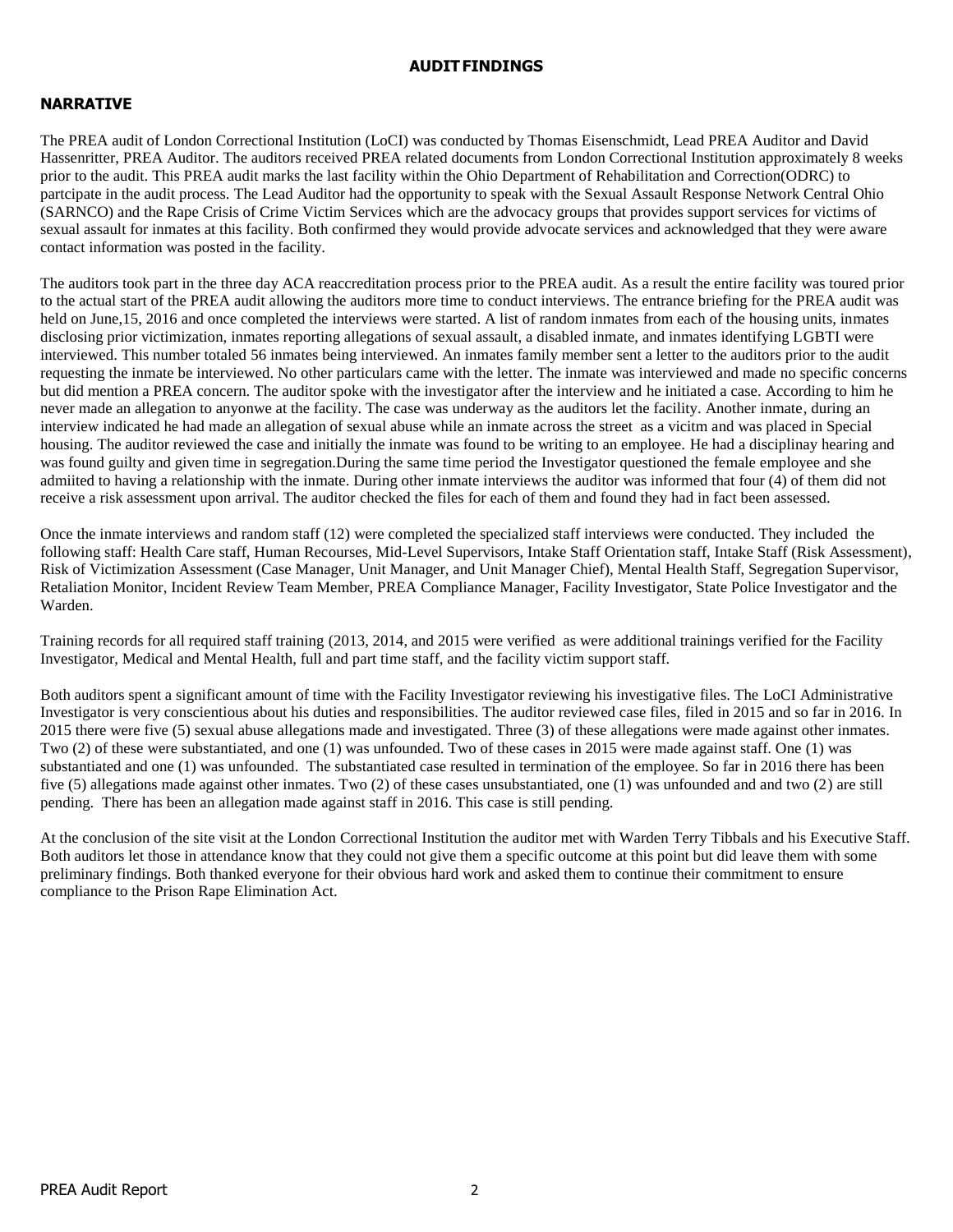## **DESCRIPTION OF FACILITY CHARACTERISTICS**

The London Correctional Institution (LOCI) is an all-male, adult, medium-security facility located approximately 3 miles west of Columbus, Ohio. It was designed in a telephone configuration with 10 buildings inside the fence and 61 buildings outside the fence. The Institution sits on approximately 3,000 acres of land.

The perimeter of the facility is surrounded by two fences, which are 14 foot and encircled with eight strands of razor ribbon. London Correctional operates with the Perimeter Products Alarm System and utilizes a micro-wave at both sallyports, fence and alarm sensors. In addition, the system includes Microwave and Doppler detectors located in critical areas within the complex. Cameras are located throughout the facility and are monitored by the Control Center Officers and Shift Supervisors. One armed perimeter patrol vehicle monitors the state grounds 24 hours per day, seven days a week. One thousand watt, high pressure sodium lights illuminate the inside of the compound. These lights are mounted on 30 foot poles. The outside perimeter is illuminated by 200/400 watt, high-pressure sodium lights mounted on exterior buildings. Dome cameras with pan, tilt and zoom are strategically placed around the compound.

Upon arrival at LoCI, all staff, visitors and guests must enter through the Front Entry of our main building. This facility is approximately 10,711 sq. ft. and houses both visitors and staff check-in stations, and visitor restroom facilities. A walk-through metal detector is positioned at the manned security post to screen all staff and visitors. The entrance building contains the Armory and Lock shop on the outside of the building.

The Administration Building (A), third floor, houses the Warden's Suite, Labor Relations Office and Business/ Personnel departments both comprised of several offices, conference rooms and restroom facilities. It also houses the union offices, accreditation office, network administrator and telecommunications. These areas encompass approximately 10,711 sq. ft. On the first floor of the Administration Building is where the Mail Room is located.

The LoCI Control Center serves as a hub for all movement within the institution grounds. It contains several touch screen computers, video camera monitors, fence alarm systems, key watch-systems, telephone switch- board, and radio charging stations. All equipment and keys used daily are distributed from this central point.

The Administration Hallway (B) houses the Health and Safety Office, Training Office, Count Office, Roll Call Room, Investigator's Office, STG Office, Parole Board rooms, Captain's Office, Major's Office, Unit Management Chiefs Office, Deputy Warden's office, Inspector's Office, and Program Area.

LoCI has two occupied cell blocks. Unit C-3 (J) has five ranges and houses 128 offenders. It is referred to as "preferred" housing. These inmates are Level IA and work outside the perimeter-fence. These inmates are easily identified because they wear a khaki uniform. Unit B-3 also known as our LPH (Limited Privileged Housing) unit (K) has five ranges and houses 80 offenders. LoCI also has another cell block referred to as "old 2 cell block" and is currently condemned.

Wing (C) houses Units Al and A2. This is an open dormitory style, 2 man cubicles, with A-I located on the second floor and A2 located on the third floor. A-1 currently houses 152 inmates and the PUPP Dog Rescue Group and the Staff Boarding, Training and Grooming. A-2 houses 152 inmates within the general population.

Wing (L) houses Units A3 and A4. A3 is located on the second floor and can house 134 inmates. This is an open style dorm, 2 man cubicles and houses inmates over age 40. A4 is located on the third floor and houses 134 inmates. This is an open style dorm, 2 man cubicles and is a General Population dorm.

Wing (G) houses Units Bl and B2. Bl is located on the second floor and houses 216 inmates. This is an open style dorm, 2 man cubicles and is the Recovery Services Unit. B2 is located on the third floor and houses 216 inmates. This too is an open style dormitory with 2 man cubicles.

Wing (D) houses Units D 1 and D2. D 1 is located on the second floor and houses 178 inmates. D2 is located on the third floor and houses 178 inmates. These dormitories are open style with primarily 2 man cubicles.

Wing (E) houses Cl and C2 Units. Cl is located on the second floor and houses 204 inmates. This is an open style, 2 man cubicle, merit dormitory and also home of the Wildlife Program. C2 is located on the third floor and houses 202 inmates. This is an open style dormitory.

Wing (F) houses Units D3 and D4. D3 is located on the second floor and houses 152 inmates. This is an open dormitory, 2 man cubicles and houses the 4 Paws for Ability Dog Program. D4 is located on the third floor and houses 152 inmates. This is an open family style dormitory, 4 man cubicles, which is our faith based/ Horizon program.

Located on the west side of the facility is our Commissary, Barber School and Chapel. Our Recreation Building and Recreation Yard is also located in this area. Located on the west side of the institution is our Segregation Building, Food Service/Dining Room Facility and Treatment Building. The Treatment Building houses our Medical, Recovery Services and Mental Health departments.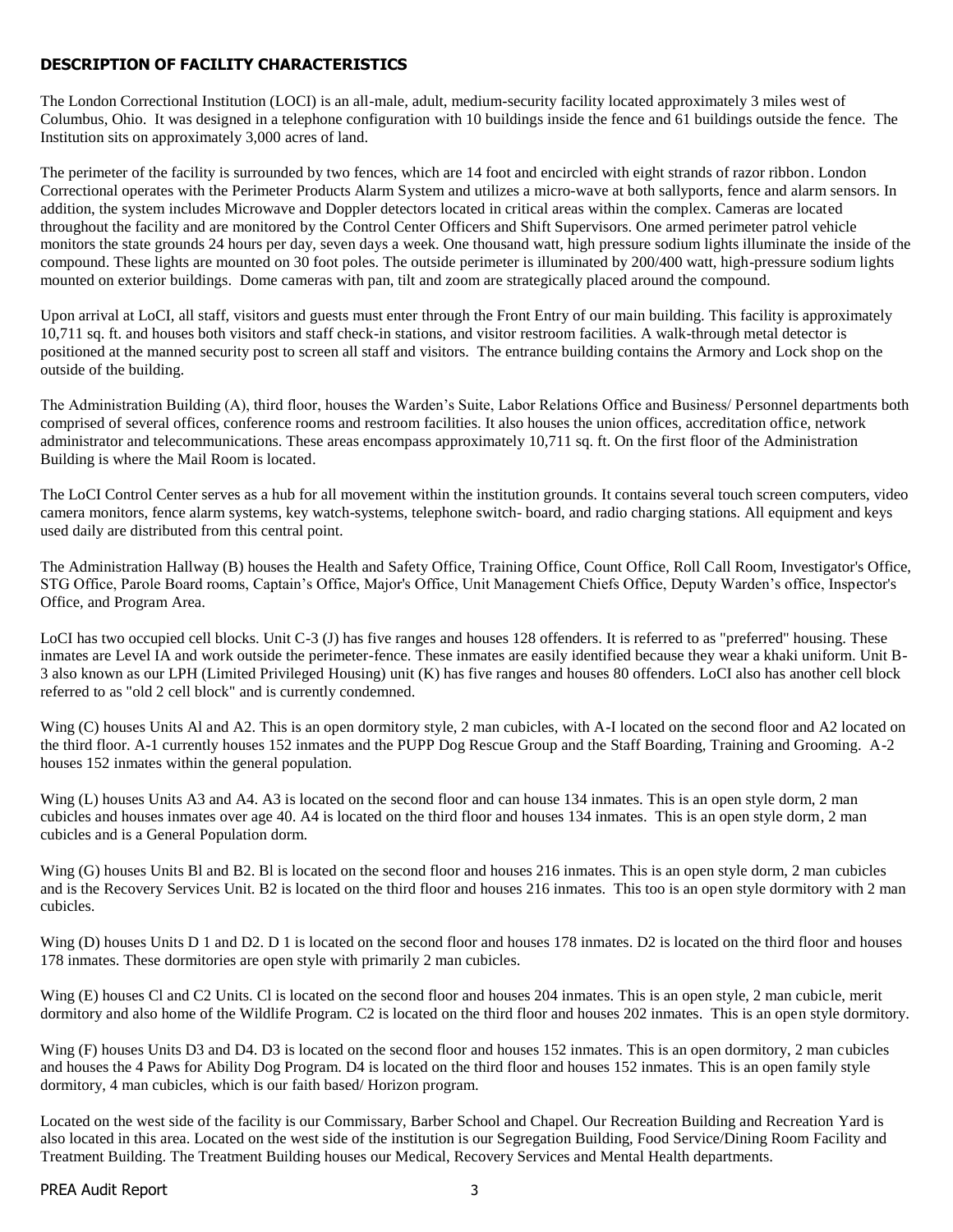Located behind the facility is the OPI Dental Laboratory, Powerhouse and OPI Yamada Shop. The Sally port is located to the rear of the complex and manned Monday through Thursday from 8:00 a.m. to 6:00 p.m. This area supervises all vehicle entries into the facility. If it becomes necessary to utilize the Sally port during unmanned hours, a yard officer is dispatched to the area.

The Farm, Outside Maintenance, Water Treatment Plant and Garage complete the grounds of LoCI as separate sites. The Garage maintains the institutional vehicles. The Outside Maintenance Department operates outside the perimeter of the facility. The Water Treatment Plant provides water for London Correctional, Madison Correctional Institution, The Bureau of Identification and Investigation, and the Ohio Peace Officer's Training Academy. The Farm consists of I 0 buildings and approximately 2,952 acres of tillable land.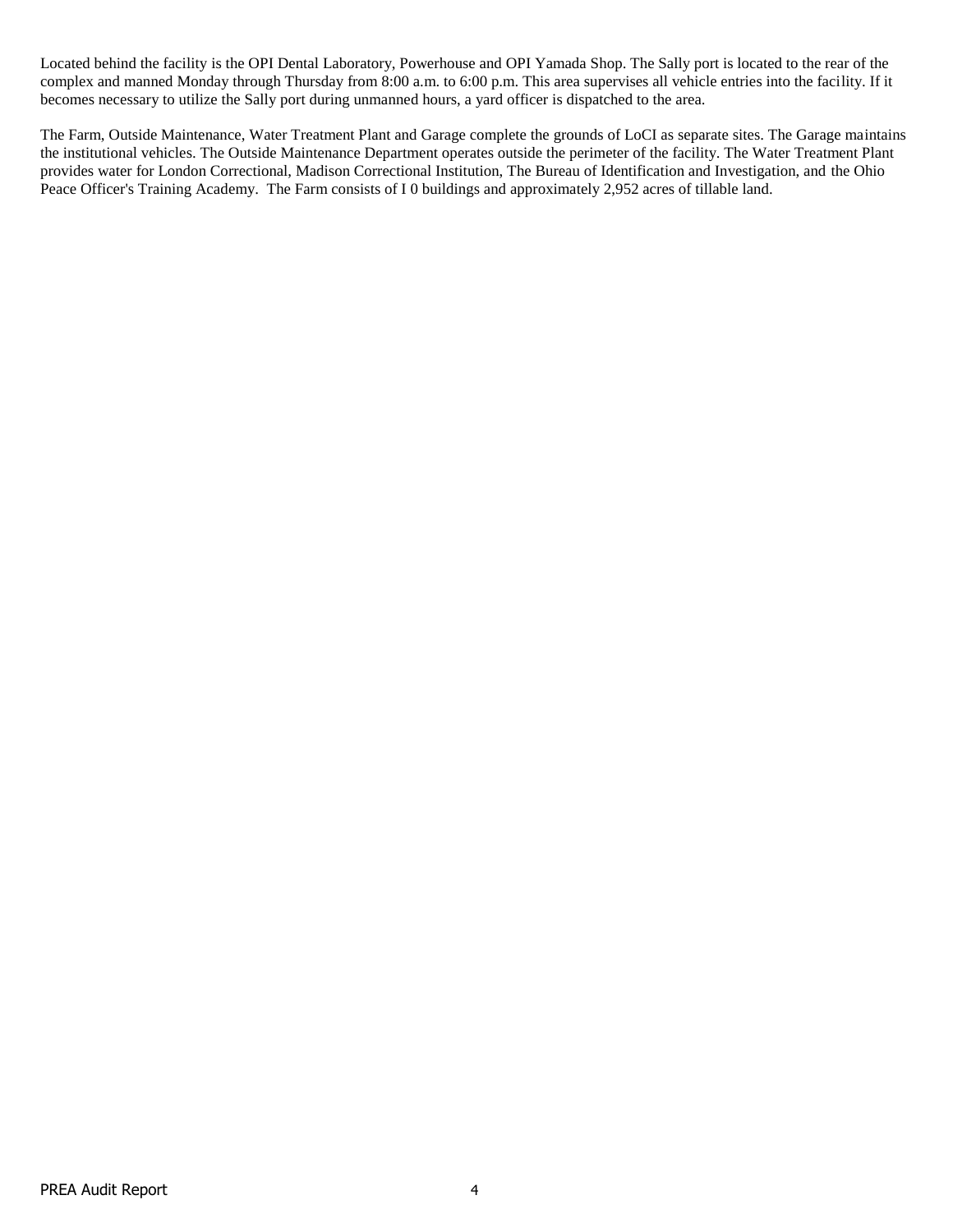# **SUMMARY OF AUDIT FINDINGS**

Number of standards exceeded: 7

Number of standards met: 34

Number of standards not met: 0

Number of standards not applicable: 2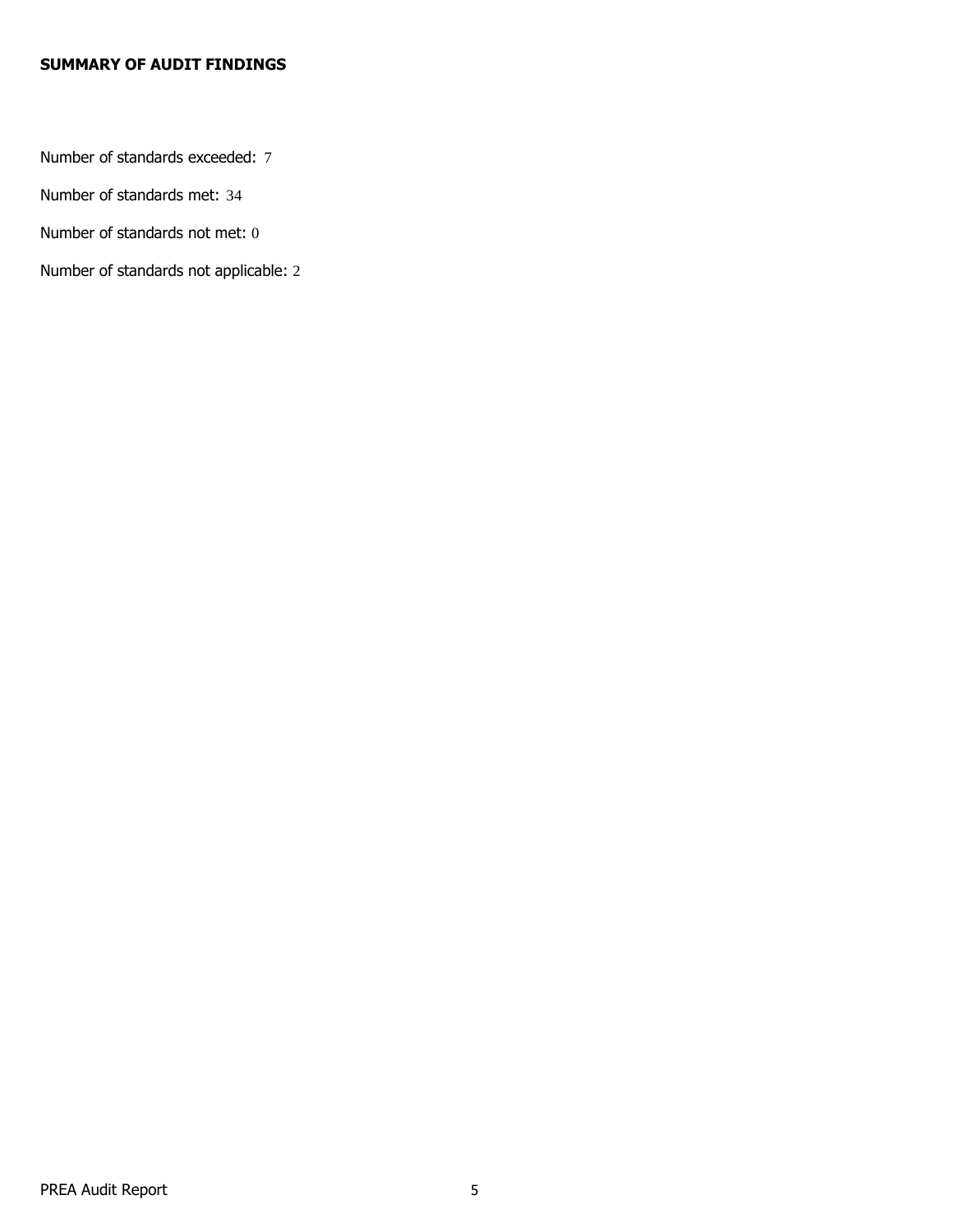## **Standard 115.11 Zero tolerance of sexual abuse and sexual harassment; PREA Coordinator**

- $\Box$ Exceeds Standard (substantially exceeds requirement of standard)
- $\boxtimes$ Meets Standard (substantial compliance; complies in all material ways with the standard for the relevant review period)
- $\Box$ Does Not Meet Standard (requires corrective action)

**Auditor discussion, including the evidence relied upon in making the compliance or non-compliance determination, the auditor's analysis and reasoning, and the auditor's conclusions. This discussion must also include corrective action recommendations where the facility does not meet standard. These recommendations must be included in the Final Report, accompanied by information on specific corrective actions taken by the facility.**

The Ohio Depertment of Rehabilitation and Correction (ODRC) mandates each of the faciities in its' agency implement and follow the (7) primary zero tolerance policies toward all forms of sexual abuse and sexual harassment. This includes the two private facilities ODRC contracts with. London Correctional Institution (LoCI) has implemented these policies 79-ISA-01, 79-ISA-02, 79-ISA-03, 79-ISA-04 and 79-ISA-05) and generated a facility specific policy 03E-09. The agency policies and facility pecific policy describe LoCIs' approach to preventing, detecting, and responding any type of sexual abuse or sexual harassment. Policy 03E-09 further details the coordinated efforts of the facility administration, investigators, medical and mental health practitioners and the PREA Compliance Manager in responding to allegations of sexual abuse and sexual harassment.

The auditor had the opportunity to interview the Agency Director, Gary Mohr, in February 2016. During the interview Mr.Mohr detailed his committment as well as the Agency committment to comply with the PREA Standards. He went on to say he was dedicated to insure that all facilities are safe for inmates and staff. He informed this auditor that all expansions and major facility modifications take into account the PREA Standards and inmate safety when considering design and installing video enhancements.

Andrew Albright is the PREA Coordinator for the agency. He has direct access to the Director, Gary Mohr and meets regularly with him specifically to discuss PREA matters. Andrew is truly commited to his respondibility and with the help of the talented individuals working with him in Central Office, Mark Stegemoller, PREA Compliance Administrator, and Charlotte Owens, PREA Compliance Administrator (North Region) he has worked diligently to see all the facilities within ODRC comply with the standards. The intake process and investigative processs are just two of the areas that have been streamlined and improved over the last three years Andrew acknowledged that he has sufficient time to dedicate to his responsibilities ensuring PREA standards are followed and concerns addressed during his interview.

Ericka Burks-White , Operational Compliance Manger, is the PREA compliance manager at LOCI. Staff were well aware of her position as were the inmates. She is extemely knowledgable about the PREA policies, PREA standards and the PREA process. She has access to the Regional Compliance Manage as well as the PREA Coordinator. She indicated during her interview that she had enough time during her work day to perform her responsibilities as the compliance manager.

#### **Standard 115.12 Contracting with other entities for the confinement of inmates**

- $\Box$ Exceeds Standard (substantially exceeds requirement of standard)
- $\boxtimes$ Meets Standard (substantial compliance; complies in all material ways with the standard for the relevant review period)
- $\Box$ Does Not Meet Standard (requires corrective action)

**Auditor discussion, including the evidence relied upon in making the compliance or non-compliance determination, the auditor's analysis and reasoning, and the auditor's conclusions. This discussion must also include corrective action recommendations where the facility does not meet standard. These recommendations must be included in the Final Report, accompanied by information on specific corrective actions taken by the facility.**

In February 2016 the auditor interviewed Leslie Piatt, Senior Financial Administrator as the individual who oversees contracts with the two private prisions within the Ohio Department of Rehabilitation and Corrections. According to her any new contract or contract renewal provides for agency contract monitoring to ensure that the contractor is complying with the PREA standards. There are currently two priviate prisons within ODRC and each has a full time Contract Monitor to monitor day-to-day operations. Along with each of these individuals Central Office conducts numerous policy compliance site visits, which includes compliance to all PREA policies. Both of these private facilities have recently received successfull PREA audits.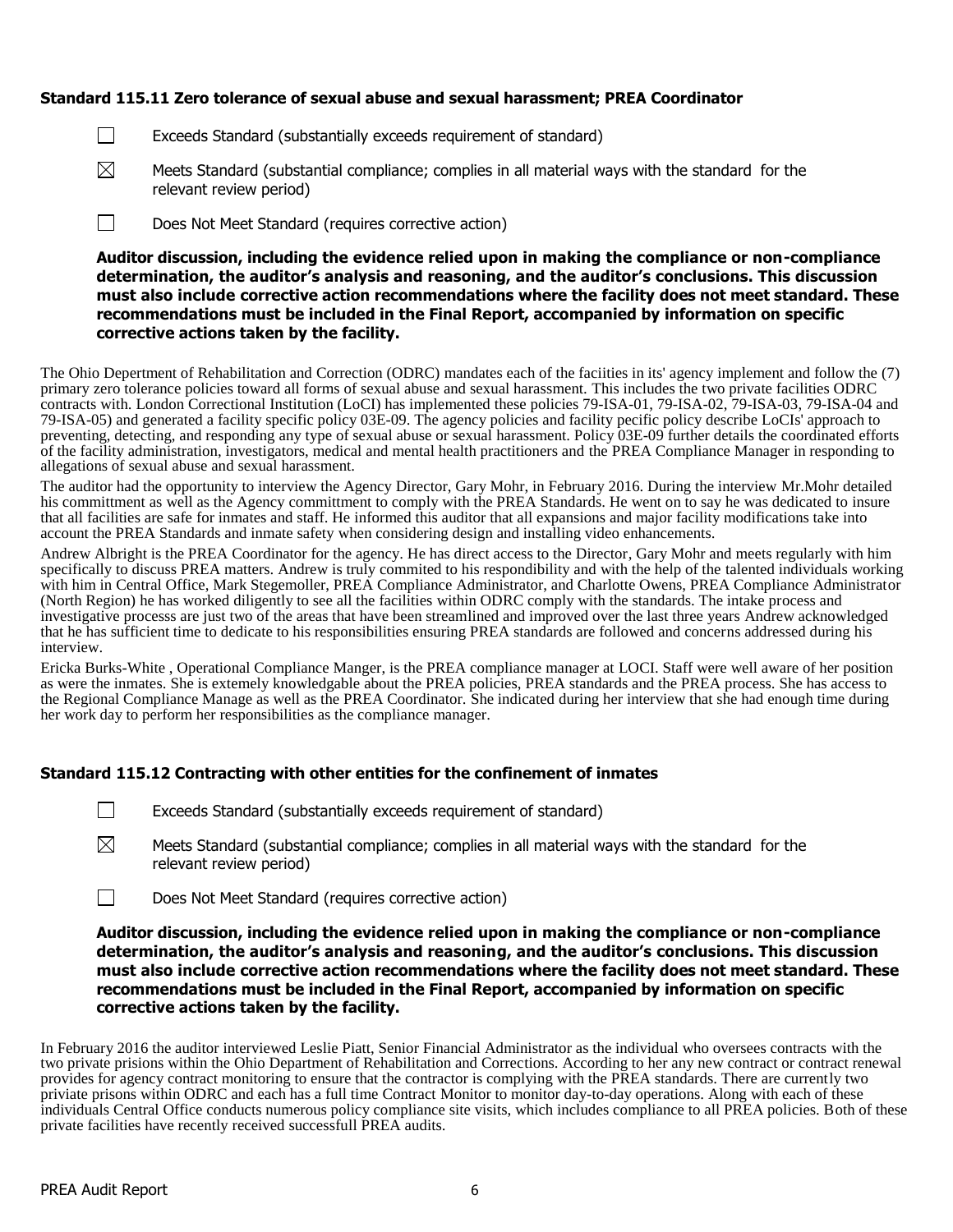#### **Standard 115.13 Supervision and monitoring**

- $\Box$ Exceeds Standard (substantially exceeds requirement of standard)
- $\boxtimes$ Meets Standard (substantial compliance; complies in all material ways with the standard for the relevant review period)
- $\Box$ Does Not Meet Standard (requires corrective action)

**Auditor discussion, including the evidence relied upon in making the compliance or non-compliance determination, the auditor's analysis and reasoning, and the auditor's conclusions. This discussion must also include corrective action recommendations where the facility does not meet standard. These recommendations must be included in the Final Report, accompanied by information on specific corrective actions taken by the facility.**

LoCI has a staffing plan. Both the Warden and the PREA Compliance Manager indicated during their interviews that they were aware of the LoCI staffing plan and review it regularly. Both indicated this plan takes into account items such as; generally accepted detention practices, physical plant, inmate population and prevalence of substantiated and unsubstantiated sexual abuse allegationsas well as the placement of video enhancements. The Warden is personally notified whenever there is any deviaiation from this plan. The PREA Compliance Manager and the Warden both informed the auditors this plan is reviewed annually and discussed with the Regional Director and the Agency PREA Coordinator. Once reviewed by the Agency PREA Coordinator it is sent to the Director with recommendations if warranted.

#### **Standard 115.14 Youthful inmates**

 $\Box$ 

- $\Box$ Exceeds Standard (substantially exceeds requirement of standard)
	- Meets Standard (substantial compliance; complies in all material ways with the standard for the relevant review period)
- $\Box$ Does Not Meet Standard (requires corrective action)

**Auditor discussion, including the evidence relied upon in making the compliance or non-compliance determination, the auditor's analysis and reasoning, and the auditor's conclusions. This discussion must also include corrective action recommendations where the facility does not meet standard. These recommendations must be included in the Final Report, accompanied by information on specific corrective actions taken by the facility.**

There are no youthful inmates at London Correctional Facility, therefore the standard is not applicable.

#### **Standard 115.15 Limits to cross-gender viewing and searches**

- $\Box$ Exceeds Standard (substantially exceeds requirement of standard)
- $\boxtimes$ Meets Standard (substantial compliance; complies in all material ways with the standard for the relevant review period)

 $\Box$ Does Not Meet Standard (requires corrective action)

**Auditor discussion, including the evidence relied upon in making the compliance or non-compliance determination, the auditor's analysis and reasoning, and the auditor's conclusions. This discussion must also include corrective action recommendations where the facility does not meet standard. These recommendations must be included in the Final Report, accompanied by information on specific corrective actions taken by the facility.**

Staff at LoCI are required to follow Agency Policy 310-SEC-01 as it pertains to cross gender searches. This policy strictly prohibits staff from conducting cross gender strip searches or cross-gender visual body cavity searches except in exigent circumstances or when performed by medical practitioners. Interviews with the staff demonstrated their knowledge of this policy prohibiting this.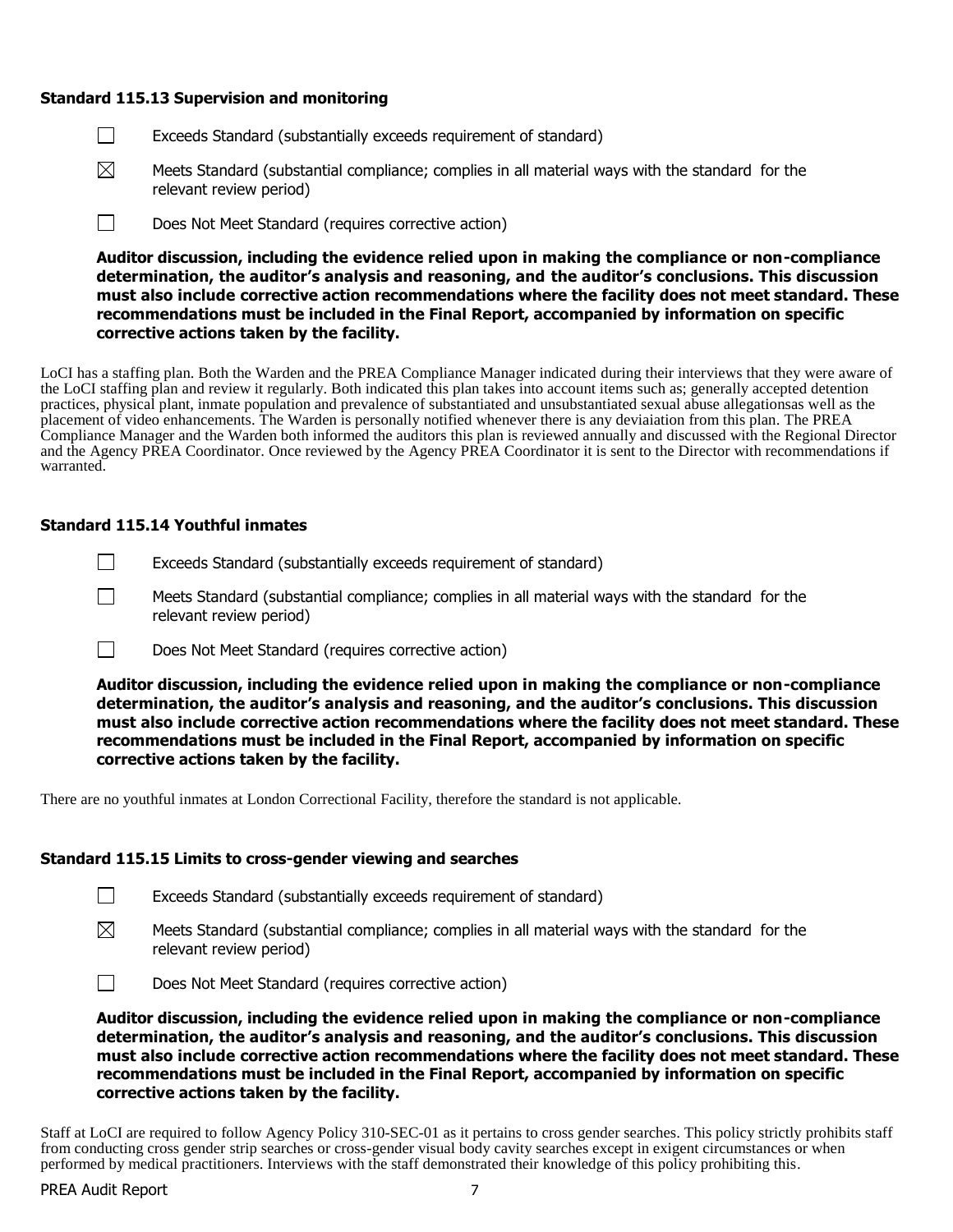The auditors reviewed training records while at LoCI. These records indicated that all staff, currently assigned there, has received training on conducting cross-gender pat-down searches of transgender and intersex inmates in a professional and respectful manner plus the required PREAl training for 2013, 2014 and 2015.

The auditors were also able to confirm staff knowledge of the agency policy of never frisking transgender and/or intersex inmates for the purpose of determining genitalia status. The random staff interviews indicated ths policy mandate was presented to them during training.

The auditor observed female staff announcing their presence when entering the male inmate living areas. The facility was installing buzzers a the time of the site visit to annunciate the times females are entering the living areas. Interviews with the inmates also confirmed this annoncement practice is being done.

As noted earlier the auditors had concerns with shower and bathroom privacy. Staff at London immediately made changes to these locations addressing concerns while we were there.

## **Standard 115.16 Inmates with disabilities and inmates who are limited English proficient**

- $\Box$ Exceeds Standard (substantially exceeds requirement of standard)
- $\boxtimes$ Meets Standard (substantial compliance; complies in all material ways with the standard for the relevant review period)
- $\Box$ Does Not Meet Standard (requires corrective action)

## **Auditor discussion, including the evidence relied upon in making the compliance or non-compliance determination, the auditor's analysis and reasoning, and the auditor's conclusions. This discussion must also include corrective action recommendations where the facility does not meet standard. These recommendations must be included in the Final Report, accompanied by information on specific corrective actions taken by the facility.**

Staff at LoCI take appropriate steps to ensure all inmates have meaningful access to all aspects of the agency's efforts to prevent, detect, and respond to sexual abuse and sexual harassment who are limited English proficient, including steps to provide interpreters. LoCI has a contract with Affordable Language Service LTD. This group provides assistance to the facility with sign language, interpretive expertise in written materials, phone help, wrtitten and site help if needed.

On the day of arrival at LoCI every inmate receives a facility handbook. This book is not only an overview of the agency/facility rules and general information but details the Agency PREA policy. The provided information includes phone numbers and addresses inmates can contact to report allegations of sexual abuse or sexual harassment. On thi same arrival day the inmate is also provided and required to watch the PREA informational video. This video is close captioned and signed. At the conclusion of the video inmates are allowed to ask questions of staff regarding PREA and on any information they received.

## **Standard 115.17 Hiring and promotion decisions**

- ⊠ Meets Standard (substantial compliance; complies in all material ways with the standard for the relevant review period)
- Does Not Meet Standard (requires corrective action)  $\perp$

**Auditor discussion, including the evidence relied upon in making the compliance or non-compliance determination, the auditor's analysis and reasoning, and the auditor's conclusions. This discussion must also include corrective action recommendations where the facility does not meet standard. These recommendations must be included in the Final Report, accompanied by information on specific corrective actions taken by the facility.**

Prior to the visit to LoCI Kim Rowe, Agency Human Resources Administrator was interviewed. Kim indicated the agency follow policy 79-ISA-01 requiring criminal background record checks be conducted on anyone (employee, contractor, volunteer) who has contact with any inmate within ODRC. Employees and contractors are required to have an additional background check done at least every five years.

PREA Audit Report This policy was confirmed by LoCI staff as well. The auditors checked with the facility Human Resouces department and it is currently up to date with their 5-year criminal background re-check . The agency also has a procedure in place by which employees are have an affirmative responsibilty to disclose to the facility any sexual misconduct allegation made against them under PREA.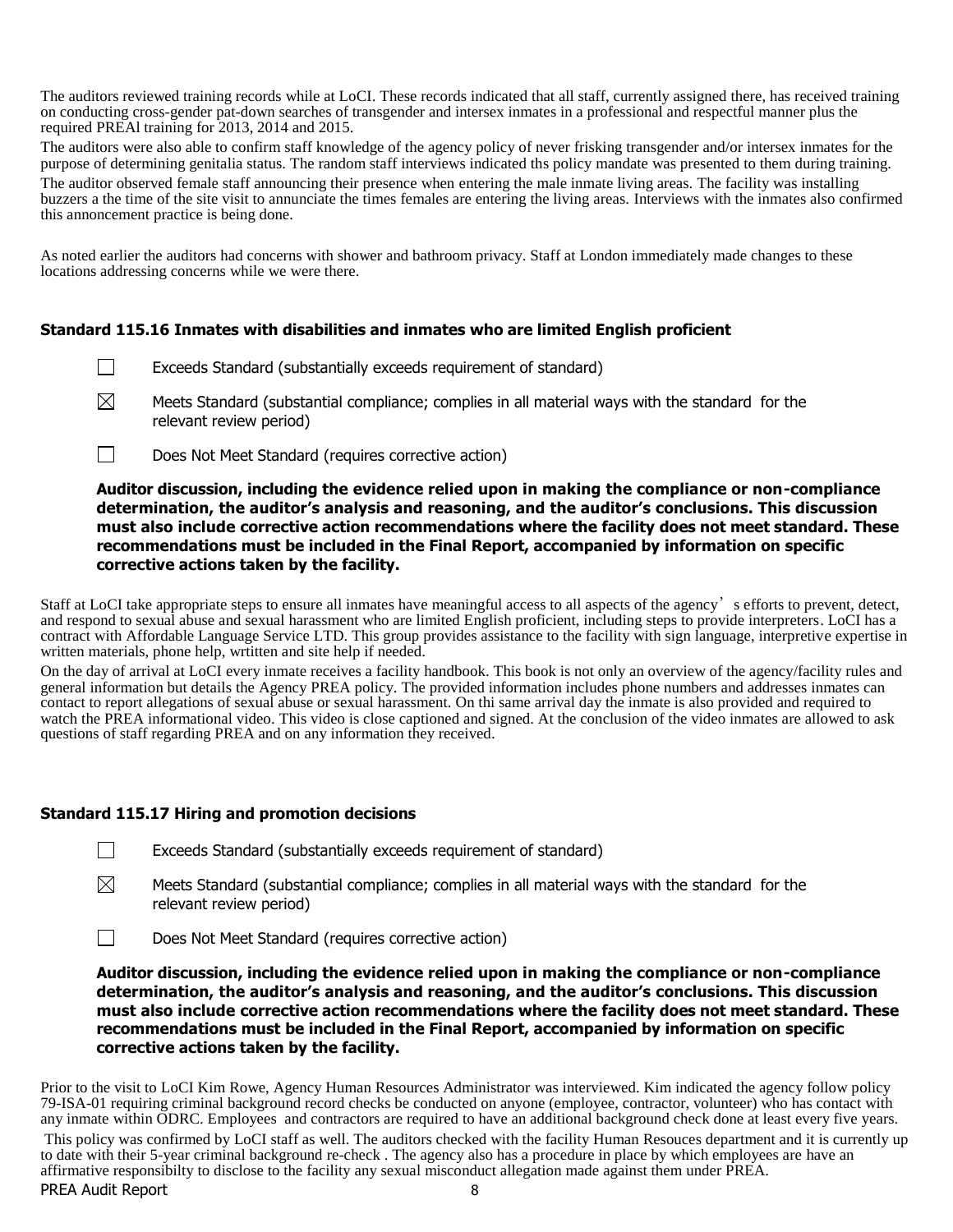## **Standard 115.18 Upgrades to facilities and technologies**

- Exceeds Standard (substantially exceeds requirement of standard)  $\perp$
- $\boxtimes$ Meets Standard (substantial compliance; complies in all material ways with the standard for the relevant review period)
- $\Box$ Does Not Meet Standard (requires corrective action)

### **Auditor discussion, including the evidence relied upon in making the compliance or non-compliance determination, the auditor's analysis and reasoning, and the auditor's conclusions. This discussion must also include corrective action recommendations where the facility does not meet standard. These recommendations must be included in the Final Report, accompanied by information on specific corrective actions taken by the facility.**

As previouly noted the auditor interviewed the Agency Director Gary Mohr in February 2016. During his interview Mr. Mohr stated that when ORDC designs or acquires any new facility or when planning any substantial expansion or modification to any of the existing facilities, he considers the effect of the design, acquisition, expansion, or modification has upon ODRCs' ability to protect inmates from sexual abuse.

London Correctional Instituion has not made any substantial expansion or modifications to the existing facility since August 20, 2012. As previously noted in the report, there are 253 cameras throughout the interior complex. Both auditorsn confirmed that camera placments created privacy concerns. The Warden indicated that the camera system was recently upgraded. He indicated that the placement of cameras was done after consulting with the facility Compliance Manager. During her interview she indicated that these placements enhanced blind spots and security within the facility.

### **Standard 115.21 Evidence protocol and forensic medical examinations**

- $\boxtimes$ Exceeds Standard (substantially exceeds requirement of standard)
- $\perp$ Meets Standard (substantial compliance; complies in all material ways with the standard for the relevant review period)
- $\Box$ Does Not Meet Standard (requires corrective action)

#### **Auditor discussion, including the evidence relied upon in making the compliance or non-compliance determination, the auditor's analysis and reasoning, and the auditor's conclusions. This discussion must also include corrective action recommendations where the facility does not meet standard. These recommendations must be included in the Final Report, accompanied by information on specific corrective actions taken by the facility.**

The LoCI Administrative Investigator and the Ohio State Patrol Investigator both indicated in their interviews that they follow a uniform evidence protocol that maximizes the potential for obtaining usable physical evidence for administrative proceedings and criminal prosecutions. Both Agencies (ORDC and OSP) have an MOU stipulating the protocol they use is appropriate for youth where applicable, and is based on the most recent edition of the U.S. Department of Justice  $\cdot$  s Office on Violence Against Women publication, A National Protocol for Sexual Assault Medical Forensic Examinations, Adults/Adolescents, or similarly comprehensive and authoritative protocols developed after 2011. This was entered into in 2014 and has no sunset date. The training the two LCI Investigators and Ohio State Patrol Investigator received through the Moss Group covered these protocols.

Forensic exam, required of inmates at LoCI, are conducted at the Ohio State University Wexner Medical Center. These examinations, conducted at no expense to the inmate, are performed at this hospital by a Sexual Assault Forensic Examiners (SAFEs) or Sexual Assault Nurse Examiners (SANEs) whenever possible. If a SAFEs or SANE nurse is not available, the examination is performed by other qualified medical practitioners.

LoCI provides support service to inmate victims of sexual assault through Sexual Assault Response Network Central Ohio (SARNCO). This support group has an office at the Medical Center and routinely respond to victims of sexual assault to offer services upon arrival in the Emergency Room. LoCI also has support staff (Victim Support) available to provide victim advocate services. These individuals receive the required training and at least on of them is available on all three shifts. The training and availability was verified by the auditor during interviews and review of the training files.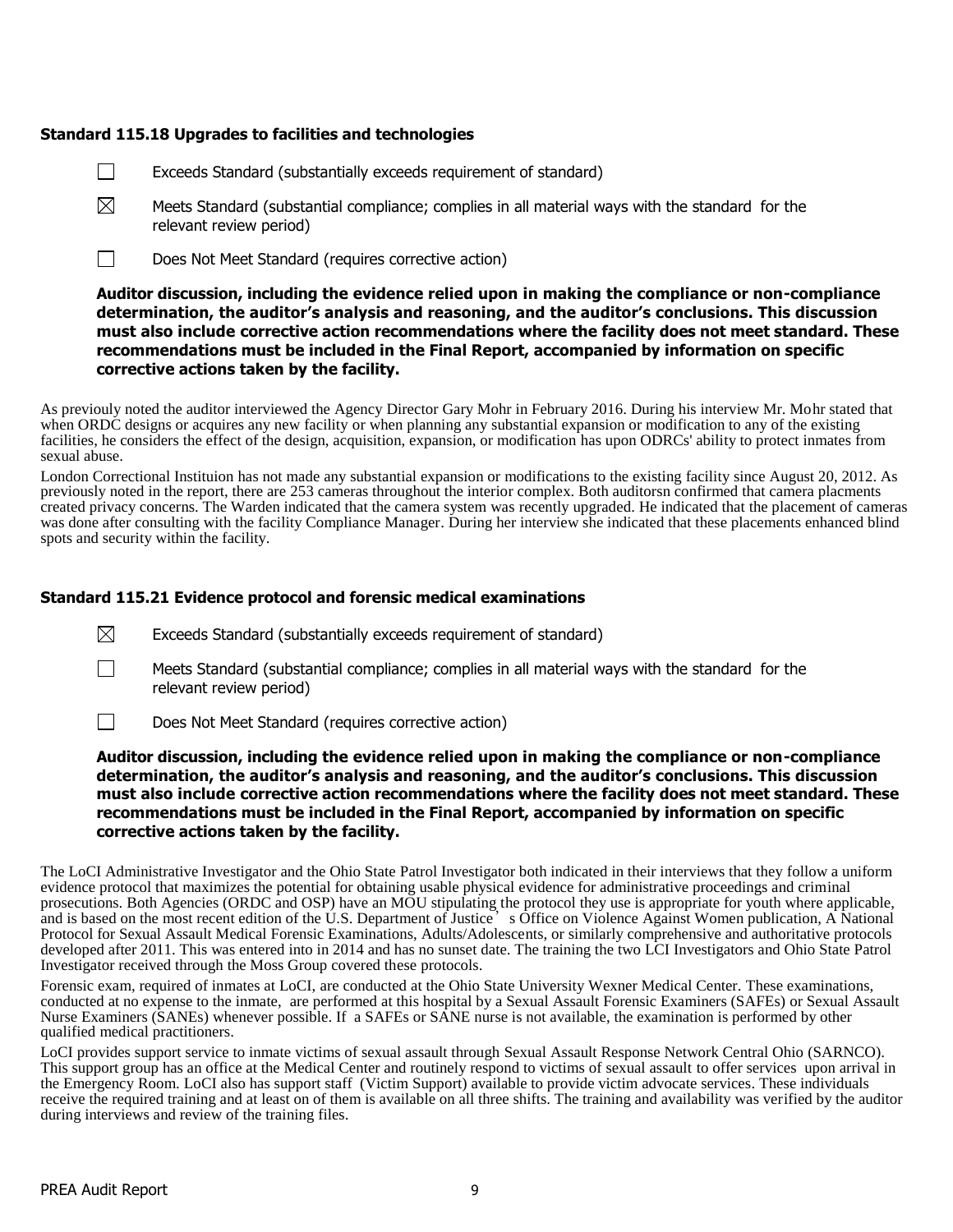## **Standard 115.22 Policies to ensure referrals of allegations for investigations**

- $\Box$ Exceeds Standard (substantially exceeds requirement of standard)
- $\boxtimes$ Meets Standard (substantial compliance; complies in all material ways with the standard for the relevant review period)
- $\Box$ Does Not Meet Standard (requires corrective action)

**Auditor discussion, including the evidence relied upon in making the compliance or non-compliance determination, the auditor's analysis and reasoning, and the auditor's conclusions. This discussion must also include corrective action recommendations where the facility does not meet standard. These recommendations must be included in the Final Report, accompanied by information on specific corrective actions taken by the facility.**

ODRC has a mandatory requirement in policy 79-ISA-01 that a criminal investigation/administrative investigation be conducted for any allegation of sexual abuse and sexual harassment alleged to have been committed in any of their facilities. This policy further requires that the criminal investigations be conducted and referred for investigation to an agency with the legal authority to conduct criminal investigations. Interviews with random staff and the investigators confirmed every allegation is reported and a case file initiated.

Those allegations not rising to the elements of a crime are handled administratively by the facility investigator. There is a written MOU with the Ohio State Highway Patrol and the Ohio Department of Rehabilitation and Correction outlining their responsibilities in the process of handling sexual abuse investigations. The investigation policy for sexual abuse investigations is published on the ODRC website.

### **Standard 115.31 Employee training**

- $\boxtimes$ Exceeds Standard (substantially exceeds requirement of standard)
- $\Box$ Meets Standard (substantial compliance; complies in all material ways with the standard for the relevant review period)
- $\Box$ Does Not Meet Standard (requires corrective action)

## **Auditor discussion, including the evidence relied upon in making the compliance or non-compliance determination, the auditor's analysis and reasoning, and the auditor's conclusions. This discussion must also include corrective action recommendations where the facility does not meet standard. These recommendations must be included in the Final Report, accompanied by information on specific corrective actions taken by the facility.**

During the interview with Agency Mr. Mohr, he detailed the importance he places on staff training. Each staff member, regardless of title, is trained as a first responder. At the conclusion of the mandatory PREA training each staff member must take and pass the curriculum exam. Should they fail to pass the test the individual must retake the entire class. The training curriculum follows all criteria outlined and required by the standard.

All staff interviewed were clear with their responsibilities in responding to allegations of sexual abuse and sexual harassment. Each staff member carriess a laminated card which outlines how to respond to any sexual abuse allegation to ensure the safety and well being of the inmate is paramount and evidence is preserved to ensure a successful prosecution. ODRC training requirement is that all staff receive PREA training annually instead of every two years as the standard requires. The auditor verified that staff at London received the mandatory PREA training for years 2013, 2014, and 2015.

## **Standard 115.32 Volunteer and contractor training**

- П Exceeds Standard (substantially exceeds requirement of standard)
- $\boxtimes$ Meets Standard (substantial compliance; complies in all material ways with the standard for the relevant review period)
- Does Not Meet Standard (requires corrective action)  $\perp$

## PREA Audit Report 10 **Auditor discussion, including the evidence relied upon in making the compliance or non-compliance**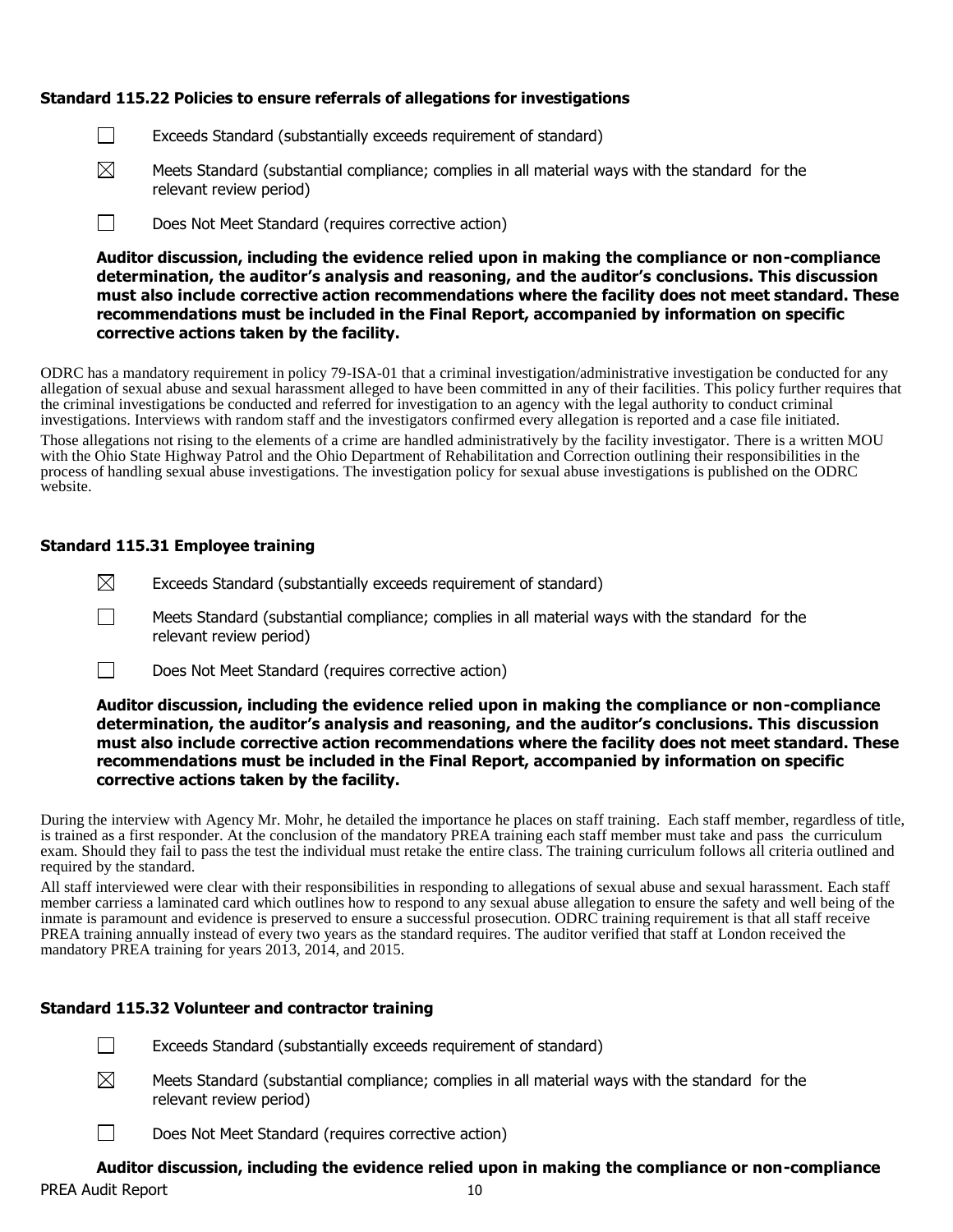## **determination, the auditor's analysis and reasoning, and the auditor's conclusions. This discussion must also include corrective action recommendations where the facility does not meet standard. These recommendations must be included in the Final Report, accompanied by information on specific corrective actions taken by the facility.**

Both auditors had the opportunity to interview a contractor and volunteer during the site visit at London Correctional institution. Both individuals indicated they received the ODRC PREA training prior to assuming their responsibilities. Their training records indicated each signed documents acknowledging understanding and receiving this training. The interviews also indicated each knew the consequences (removal and prosecution) for any violation to the ODRC policy.

## **Standard 115.33 Inmate education**

- $\boxtimes$ Exceeds Standard (substantially exceeds requirement of standard)
- $\Box$ Meets Standard (substantial compliance; complies in all material ways with the standard for the relevant review period)
- $\Box$ Does Not Meet Standard (requires corrective action)

**Auditor discussion, including the evidence relied upon in making the compliance or non-compliance determination, the auditor's analysis and reasoning, and the auditor's conclusions. This discussion must also include corrective action recommendations where the facility does not meet standard. These recommendations must be included in the Final Report, accompanied by information on specific corrective actions taken by the facility.**

The auditors had the opportunity to hear about and view the education process for each inmate arriving at the institution receiving area. inmate. Once inmates arrive inside the building the education process begins. PREA posters with hotline numbers, addresses and contact information, support information is available in spanish and english. Each inmate is given a rule book within their first couple hours after arrival with the same information about being free from sexual abuse/harassment and how and whom to report any allegation. While still sitting in the receiving area each inmate is required to view a PREA video outlining every thing posted and listed in the rulebook.

Within seven days of arrival the inmate receives an in-depth orientation to the LoCI and on PREA. This again includes a video that is close captioned and signed with a question and answer session with a staff member upon completion of the video. Interviews conducted with the intake staff and interviews conducted with inmates confirmed that information is provided both verbally and in writing. The facility provided documentation those inmates who have been at the institution prior to the implementation of PREA received written materials and viewed the video.

The auditors did confirm the facility has a contract with Affordable Language Service providing languages, signing etc. in formats accessible to all inmates, including those who are limited English proficient, deaf, visually impaired, otherwise disabled, as well as to inmates who have limited reading skills.

# **Standard 115.34 Specialized training: Investigations**

| $\boxtimes$ |  |  | Exceeds Standard (substantially exceeds requirement of standard) |  |
|-------------|--|--|------------------------------------------------------------------|--|
|-------------|--|--|------------------------------------------------------------------|--|

 $\Box$ Meets Standard (substantial compliance; complies in all material ways with the standard for the relevant review period)

Does Not Meet Standard (requires corrective action)

**Auditor discussion, including the evidence relied upon in making the compliance or non-compliance determination, the auditor's analysis and reasoning, and the auditor's conclusions. This discussion must also include corrective action recommendations where the facility does not meet standard. These recommendations must be included in the Final Report, accompanied by information on specific corrective actions taken by the facility.**

Both Investigators at LoCI receive the general PREA training provided to all employees working at the facility. As previously indicated during the interview with the Agency Director and the emphasis he places on training, continued with the training of the investigators as well . He and the Agency saw the importance of both the Facility Investigator and the Ohio State Police both attending the same PREA Investigator training to ensure that such investigations in confinement settings are done correctly and properly without jeopardizing any cases.

 $\Box$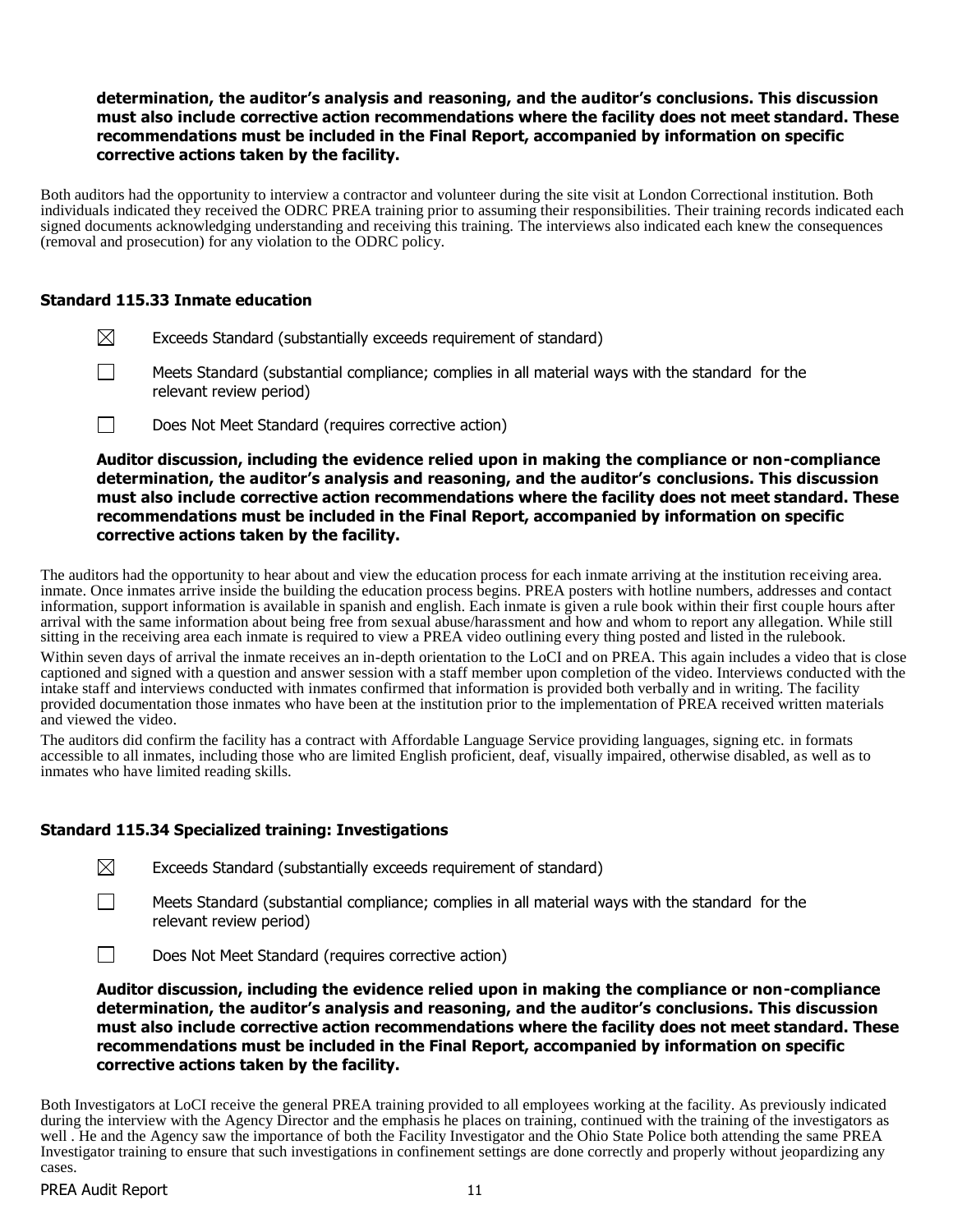Both these investigators stated during their interviews the training each received included techniques for interviewing sexual abuse victims, proper use of Miranda and Garrity warnings, sexual abuse evidence collection in confinement settings, and the criteria and evidence required to substantiate a case for administrative action or prosecution. This training was confirmed by the auditor upon reviewing traing records and viewing the sucessful course completion certificate. The investigators confirmed they take into account the mental illnesses, intellectual disabilities, and other issues that evolve when conducting their investigations. It was obvious to both audtiots that there is an impressive relationship beteween both the facility and police Investigators.

### **Standard 115.35 Specialized training: Medical and mental health care**

| Exceeds Standard (substantially exceeds requirement of standard) |  |
|------------------------------------------------------------------|--|
|------------------------------------------------------------------|--|

- $\boxtimes$ Meets Standard (substantial compliance; complies in all material ways with the standard for the relevant review period)
- $\Box$ Does Not Meet Standard (requires corrective action)

**Auditor discussion, including the evidence relied upon in making the compliance or non-compliance determination, the auditor's analysis and reasoning, and the auditor's conclusions. This discussion must also include corrective action recommendations where the facility does not meet standard. These recommendations must be included in the Final Report, accompanied by information on specific corrective actions taken by the facility.**

Policy 79-ISA-01 requires all full- and part-time medical and mental health care practitioners who work regularly in its facilities have been trained in how to detect and assess signs of sexual abuse and sexual harassment, how to preserve physical evidence of sexual abuse, how to respond effectively and professionally to victims of sexual abuse and sexual harassment, and how and to whom to report allegations or suspicions of sexual abuse and sexual harassment. During the interviews conducted by both auditors with medical and mental health staff they indicated they had received this training over and above the mandatory PREA training every employee receives. Training files for all medical and mental health staff (full and part time) were checked showing the training was received.

## **Standard 115.41 Screening for risk of victimization and abusiveness**

 $\boxtimes$ Exceeds Standard (substantially exceeds requirement of standard)

Meets Standard (substantial compliance; complies in all material ways with the standard for the relevant review period)

Does Not Meet Standard (requires corrective action)

#### **Auditor discussion, including the evidence relied upon in making the compliance or non-compliance determination, the auditor's analysis and reasoning, and the auditor's conclusions. This discussion must also include corrective action recommendations where the facility does not meet standard. These recommendations must be included in the Final Report, accompanied by information on specific corrective actions taken by the facility.**

Both auditors, as previously noted, conducted the first PREA audits in the State of Ohio in 2014. The intake process and risk for victimization has only gotten better over the three years. Although the tenent of the Agency is always been minimizing risk any inmate might face from victimization has always been the focus, it is the streamlining, automating and safeguards they have brought to the process over the years that is remarkable. The Agency has and continues to try and find ways to make the process better. Upon arrival at LoCI the risk for victimization/abusiveness for each inmate begins in the medical department. The assigned nurse initiates the assessment and completes the first screen of the computerized procedure.. The Nurse asks: 1) if the inmate has a mental, physical, or developmental disability; (2) The age of the inmate; (3) the physical build of the inmate; (4) Whether the inmate has previously been incarcerated. (5) Whether the inmate<sup>5</sup> s criminal history is exclusively nonviolent; (6) Whether the inmate has prior convictions for sex offenses against an adult or child;(7) Whether the inmate is or is perceived to be gay, lesbian, bisexual, transgender, intersex, or gender nonconforming;

(8) Whether the inmate has previously experienced sexual victimization; (9) the inmate's own perception of vulnerabilityntent; and (10) whether the inmate is detained solely for civil immigration purposes. The Nurse also determines if the inmate is perceived to be gender nonconforming. Any inmate who may be at risk based on this initial screening (transgender, intersex, prior victim) is immediately sent to mental health and/or medical. Upon completeing this initial screen of the assessment , the document is placed into a queue for the Case Managers part in the process. It is important to note that the entire risk assessment is electronic with notifications popping up to the next staff person in the process so no inmates gets lost in the process. The ODRC PREA Risk Assessment Process was originally

 $\Box$ 

 $\Box$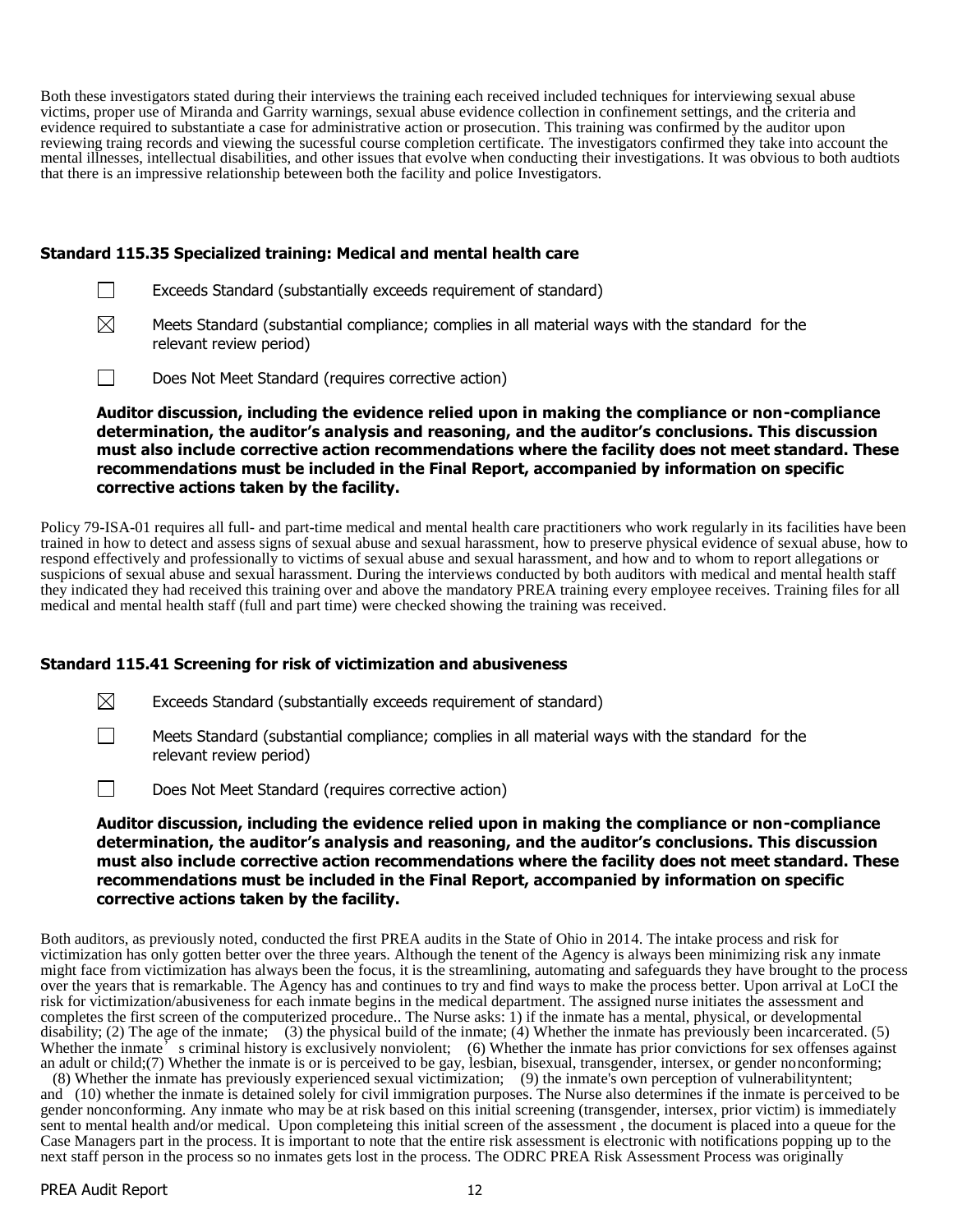implemented using paper forms and scanned into their document imaging system (Onbase). This continued until their automated PREA Assessment Process was put into production on September 8, 2014. This system allows each facility to easily share information throughout the Agency as well.

The Case Managers check their "In-Progress" assessments at least daily and completes the second screen of the intake process. The assessment then goes into the Unit Manager queue. The Unit Managers check their "Pending UM" cases and determines if the inmate does or does not need a PREA Classification. If a classification is warranted the Unit Manager recommends a classification: Victim (High Risk): Previous victim of sexual abuse in an institution setting – automatic classification, Abuser (High Risk): Previously sexually abused another in an institution setting – automatic classification, Potential Victim: At risk of victimization, Potential Abuser: At risk of abusing. The risk for victimization assessment is re-done on all inmates within the first 30 after arrival. The auditor viewed the entire intake and risk assessment and inmates interviewed comfirm the re- review was done usually within the first two weeks by the Case Manager. Those inmates arriving at the facility prior to PREA be instituted were all given a risk assessment during their security review with their case managers during 2013.

## **Standard 115.42 Use of screening information**

- $\Box$ Exceeds Standard (substantially exceeds requirement of standard)
- $\boxtimes$ Meets Standard (substantial compliance; complies in all material ways with the standard for the relevant review period)
- $\perp$ Does Not Meet Standard (requires corrective action)

**Auditor discussion, including the evidence relied upon in making the compliance or non-compliance determination, the auditor's analysis and reasoning, and the auditor's conclusions. This discussion must also include corrective action recommendations where the facility does not meet standard. These recommendations must be included in the Final Report, accompanied by information on specific corrective actions taken by the facility.**

Policy 79-ISA-04 requires that, based on the information obtained in the PREA Risk Assessment System, assigned PREA Classification and good correctional judgment, the Unit Management Chief, or in their absence the Acting Unit Management Chief, shall complete a PREA Accommodation Strategy to make individualized determinations about how to ensure the safety of each inmate. According to the interview with the Unit Management Chief information obtained is used for makinng housing, bed, work, education, and program assignments with the goal of keeping separate those inmates at high risk of being sexually victimized away from those at high risk of being sexually abusive. The placement of transgendered and/or intersex inmates is done only after a careful review of each case by the PAST (PREA Accommodation Strategy Team) committee.Transgender and Intersex inmates receive a face-to-face review at least every six months where their program assignment, work assignment, discipline record as well as their views with respect to their safety is questioned.

#### **Standard 115.43 Protective custody**

⊠ Meets Standard (substantial compliance; complies in all material ways with the standard for the relevant review period)

 $\Box$ Does Not Meet Standard (requires corrective action)

**Auditor discussion, including the evidence relied upon in making the compliance or non-compliance determination, the auditor's analysis and reasoning, and the auditor's conclusions. This discussion must also include corrective action recommendations where the facility does not meet standard. These recommendations must be included in the Final Report, accompanied by information on specific corrective actions taken by the facility.**

PREA Audit Report 13 Policy 79-ISA-04 prohibits inmates at high risk for victimization from being placed in involuntary segregation unless an assessment of all available alternatives has been made and a determination has been made that there is no available alternative means of separation from likely abusers. Interviews with the Warden and Special Housing Unit Supervisor confirmed the policy and indicated they could not remember when SHU was ever used to house and inmate victim. During the inmate interviews with those that alleged sexual abuse none of them were ever placed in Segregation.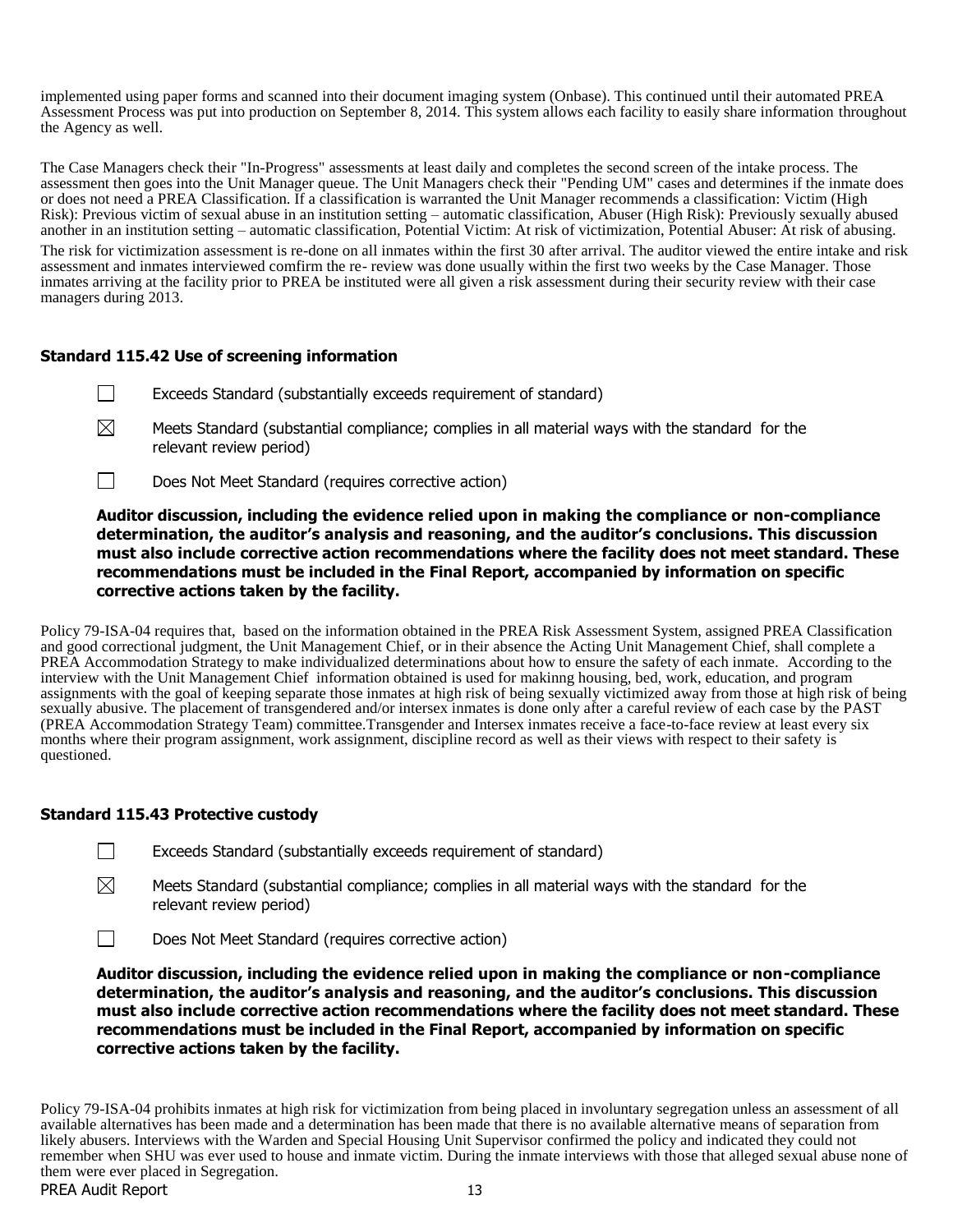## **Standard 115.51 Inmate reporting**

- Exceeds Standard (substantially exceeds requirement of standard)  $\Box$
- $\boxtimes$ Meets Standard (substantial compliance; complies in all material ways with the standard for the relevant review period)
- $\Box$ Does Not Meet Standard (requires corrective action)

## **Auditor discussion, including the evidence relied upon in making the compliance or non-compliance determination, the auditor's analysis and reasoning, and the auditor's conclusions. This discussion must also include corrective action recommendations where the facility does not meet standard. These recommendations must be included in the Final Report, accompanied by information on specific corrective actions taken by the facility.**

There are numerous ways inmates at LoCI can privately report sexual abuse and sexual harrassment. Upon the inmates entering the facility they receive a manual explaining how to report sexual abuse and to whom to make a report to. There are posters everywhere in the facility (living areas, school gym visitng room, school) directing them whom to write or call. This information is framed on the walls in the living areas as well. Inmates can send sealed mail to the Warden, Central Office staff, advocate groups, investigators they can also call numbers provided to Central Office Investigators, they can verbally tell staff or have their familiy or friends make allegation via the agency web site link, calling the institution directly or by calling Central Office. LoCI inmates are also provided a phone number and address to contact Franklin County Juvenile Detention Facility as the way for them to report abuse or harassment to a public or private entity or office that is not part of the agency. There is an MOU with this agency that requires immediately notifying the facility that a report of sexual abuse has been made. The inmate may make the alleged abuse report confidentially to this number indicated on the posters throughout the facility. This number is monitored 24 hours a day by the Detention facility. Franklin County Detention Facility notifies the Chief Inspector for ODRC who in turns immediately notifies the facility Investigator so a PREA case can be initiated. Random inmate interviews confirmed inmates were aware of ways to report sexual abuse should they need to.

ODRC policy 79-ISA-01 mandates that staff accept reports of sexual assault and sexual harassment made verbally, in writing, anonymously, and from third parties. Staff indicated during the random interviews that all verbal reports to them are put into writing and submited immediately to their supervisor.

## **Standard 115.52 Exhaustion of administrative remedies**

- П Exceeds Standard (substantially exceeds requirement of standard)
- $\Box$ Meets Standard (substantial compliance; complies in all material ways with the standard for the relevant review period)
- $\Box$ Does Not Meet Standard (requires corrective action)

**Auditor discussion, including the evidence relied upon in making the compliance or non-compliance determination, the auditor's analysis and reasoning, and the auditor's conclusions. This discussion must also include corrective action recommendations where the facility does not meet standard. These recommendations must be included in the Final Report, accompanied by information on specific corrective actions taken by the facility.**

LoCI does not have administrative procedures through the inmate grievance process regarding sexual abuse complaints. THE STANDARD IS NOT APPLICABLE

## **Standard 115.53 Inmate access to outside confidential support services**

Exceeds Standard (substantially exceeds requirement of standard)

 $\Box$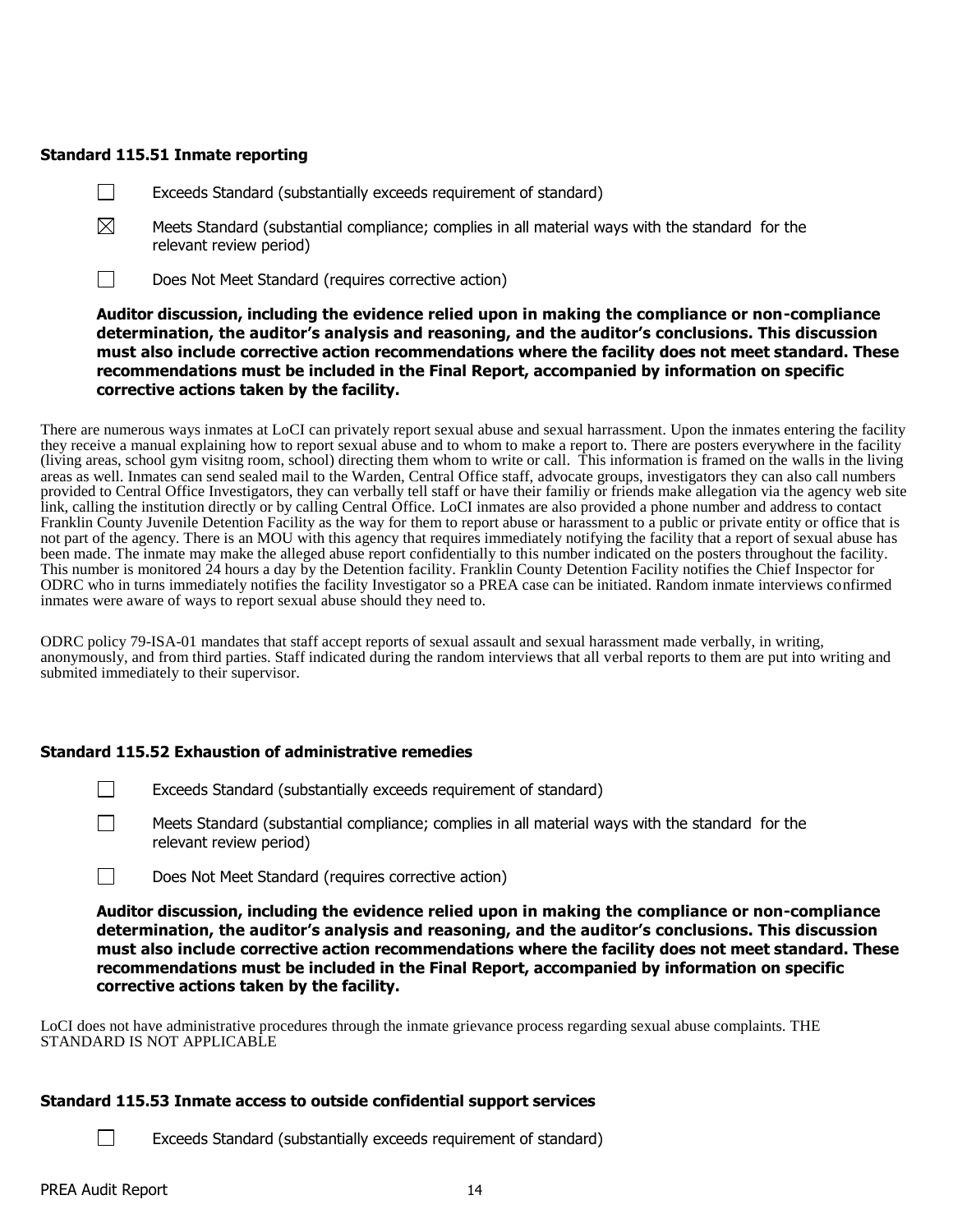- $\boxtimes$ Meets Standard (substantial compliance; complies in all material ways with the standard for the relevant review period)
- $\Box$ Does Not Meet Standard (requires corrective action)

**Auditor discussion, including the evidence relied upon in making the compliance or non-compliance determination, the auditor's analysis and reasoning, and the auditor's conclusions. This discussion must also include corrective action recommendations where the facility does not meet standard. These recommendations must be included in the Final Report, accompanied by information on specific corrective actions taken by the facility.**

London Correctional Institution provides two ways for inmate access to access victim advocates for emotional support services related to sexual abuse/harassment. These two groups are located outside the institution. The first advocate group is Sexual Assault Response Network Central Ohio (SARNCO). The address for this group is published in the inmate handbook and is also noted in the posters on each of the housing units. It also maintains an office at Ohio State University Wexner Medical Center. The second advocate group inmates may write or call is the Rape Crisis of Crime Victim Services. The auditor spoke with the agency and confirmed their willingness to provide advocate services to inmates at London Correctional Institution.

During the interviews with inmates some were aware of the advocate service and some were not. Most of those that were aware, were inmates disclosing prior victimization.

### **Standard 115.54 Third-party reporting**

- $\Box$ Exceeds Standard (substantially exceeds requirement of standard)
- $\boxtimes$ Meets Standard (substantial compliance; complies in all material ways with the standard for the relevant review period)
- $\Box$ Does Not Meet Standard (requires corrective action)

**Auditor discussion, including the evidence relied upon in making the compliance or non-compliance determination, the auditor's analysis and reasoning, and the auditor's conclusions. This discussion must also include corrective action recommendations where the facility does not meet standard. These recommendations must be included in the Final Report, accompanied by information on specific corrective actions taken by the facility.**

The ODRC web page has a direct link for any family member or friend of inmates who wishes to make a PREA allegation on their behalf The auditors observed notices at the entrance to the facility and in the visiting room alerting visitors how to make a report of sexual abuse or sexual harassment on behalf of an inmate. The interviews conducted with the inmates indicated they were generally aware of third party reporting and how to accomplish it if they needed to.

#### **Standard 115.61 Staff and agency reporting duties**

- $\Box$ Exceeds Standard (substantially exceeds requirement of standard)
- $\boxtimes$ Meets Standard (substantial compliance; complies in all material ways with the standard for the relevant review period)
- $\Box$ Does Not Meet Standard (requires corrective action)

**Auditor discussion, including the evidence relied upon in making the compliance or non-compliance determination, the auditor's analysis and reasoning, and the auditor's conclusions. This discussion must also include corrective action recommendations where the facility does not meet standard. These recommendations must be included in the Final Report, accompanied by information on specific corrective actions taken by the facility.**

Policy 79-ISA-02 require all staff to report any knowledge, suspicion, or information regarding any incident of sexual abuse or sexual harassment that occurred in a facility, retaliation against inmates or staff who reported any incident; and any staff neglect or violation of responsibilities that may have contributed to an incident or retaliation. During the interviews with random staff, regardless of postion, each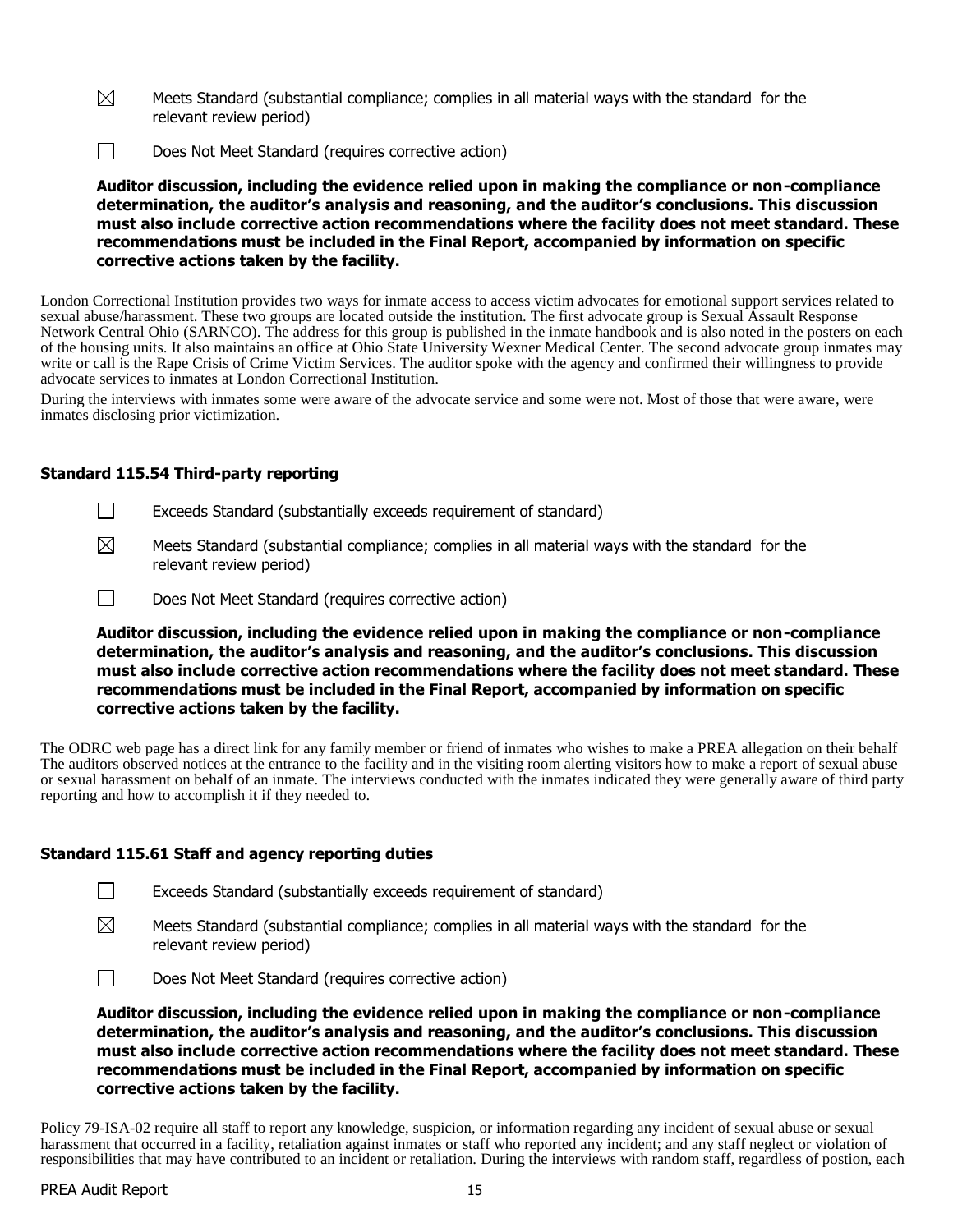confirmed this policy requirement.

## **Standard 115.62 Agency protection duties**

- $\perp$ Exceeds Standard (substantially exceeds requirement of standard)
- $\boxtimes$ Meets Standard (substantial compliance; complies in all material ways with the standard for the relevant review period)
- $\Box$ Does Not Meet Standard (requires corrective action)

**Auditor discussion, including the evidence relied upon in making the compliance or non-compliance determination, the auditor's analysis and reasoning, and the auditor's conclusions. This discussion must also include corrective action recommendations where the facility does not meet standard. These recommendations must be included in the Final Report, accompanied by information on specific corrective actions taken by the facility.**

Policy 79-ISA-02 requires when an any staff learns that an inmate is subject to a substantial risk of imminent sexual abuse, he/she shall take immediately action and report such fact to the Investigator, Unit Management Chief and the Shift Supervisor. Staff interviews and the Warden interview confirmed this policy and practice.

## **Standard 115.63 Reporting to other confinement facilities**

- $\Box$ Exceeds Standard (substantially exceeds requirement of standard)
- $\boxtimes$ Meets Standard (substantial compliance; complies in all material ways with the standard for the relevant review period)
- $\Box$ Does Not Meet Standard (requires corrective action)

**Auditor discussion, including the evidence relied upon in making the compliance or non-compliance determination, the auditor's analysis and reasoning, and the auditor's conclusions. This discussion must also include corrective action recommendations where the facility does not meet standard. These recommendations must be included in the Final Report, accompanied by information on specific corrective actions taken by the facility.**

Policy 79-ISA-02 requires upon receiving an allegation that an inmate was sexually abused while confined at another facility, the Warden of the facility that received the allegation shall notify the head of the facility or appropriate office of the agency where the alleged abuse occurred. The Warden and Prea Compliance Manager confirmed this policy requirement during their interviews. The auditor also reviewed notication letters the facility had sent to other facilities upon learning an inmate was sexually abuse there and also received letters the facility received about allegatgions being made upon arrival at another facility.

## **Standard 115.64 Staff first responder duties**

- $\boxtimes$ Exceeds Standard (substantially exceeds requirement of standard)
- $\perp$

Meets Standard (substantial compliance; complies in all material ways with the standard for the relevant review period)



Does Not Meet Standard (requires corrective action)

**Auditor discussion, including the evidence relied upon in making the compliance or non-compliance determination, the auditor's analysis and reasoning, and the auditor's conclusions. This discussion must also include corrective action recommendations where the facility does not meet standard. These recommendations must be included in the Final Report, accompanied by information on specific corrective actions taken by the facility.**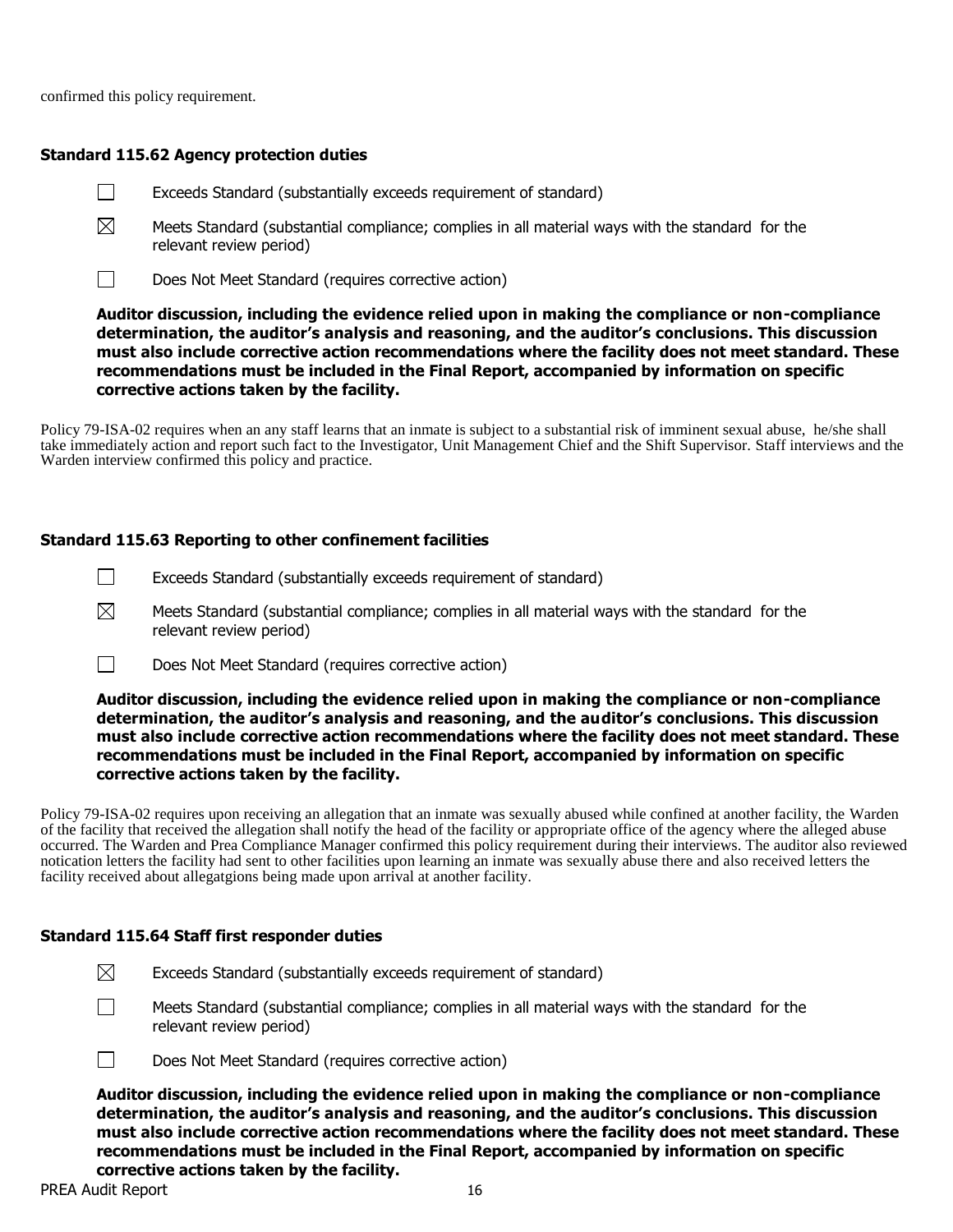Staff training for everyone working at LoCI includes their responsibility to act as a first responder to allegations of sexual assault and sexual abuse. Interview with security and non security staff members refelected how serious each takes this responsibility in responding. Each of them carries a credit card sized card outlining what to do in such a situation. They informed the auditor that upon any allegation of sexual assault they would: separate the alleged victim and abuser, preserve and protect any crime scene until appropriate steps can be taken to collect any evidence; if the abuse occurred within a time period that still allows for the collection of physical evidence, request that the alleged victim not take any actions that could destroy physical evidence, including, as appropriate, washing, brushing teeth, changing clothes, urinating, defecating, smoking, drinking, or eating; and if the abuse occurred within a time period that still allows for the collection of physical evidence, ensure that the alleged abuser does not take any actions that could destroy physical evidence, including, as appropriate, washing, brushing teeth, changing clothes, urinating, defecating, smoking, drinking, or eating.

The auditors reviewed case files where the first responder was not a security staff member, The responder made sure the alleged victim did not take any actions that destroyed physical evidence, and then notified security staff.

### **Standard 115.65 Coordinated response**

- $\Box$ Exceeds Standard (substantially exceeds requirement of standard)
- $\boxtimes$ Meets Standard (substantial compliance; complies in all material ways with the standard for the relevant review period)
- $\Box$ Does Not Meet Standard (requires corrective action)

## **Auditor discussion, including the evidence relied upon in making the compliance or non-compliance determination, the auditor's analysis and reasoning, and the auditor's conclusions. This discussion must also include corrective action recommendations where the facility does not meet standard. These recommendations must be included in the Final Report, accompanied by information on specific corrective actions taken by the facility.**

London Policy O3E-10 is the written institutional plan the facility uses coordinating all actions of different departments in response to a sexual abuse incident among. The policy details responsibilities of staff first responders, medical and mental health practitioners, investigators, and facility leadership. During the interview with the Warden and the PREA Compliance Manager each dicsussed the purpose of the policy and the roles of those individuals involved with responding to allegations of sexual assault..

## **Standard 115.66 Preservation of ability to protect inmates from contact with abusers**

- $\Box$ Exceeds Standard (substantially exceeds requirement of standard)
- $\boxtimes$ Meets Standard (substantial compliance; complies in all material ways with the standard for the relevant review period)
- $\Box$ Does Not Meet Standard (requires corrective action)

**Auditor discussion, including the evidence relied upon in making the compliance or non-compliance determination, the auditor's analysis and reasoning, and the auditor's conclusions. This discussion must also include corrective action recommendations where the facility does not meet standard. These recommendations must be included in the Final Report, accompanied by information on specific corrective actions taken by the facility.**

The Ohio Department of Rehabilitation and Correction has not entered into a new or renewed any Collective Bargaining Agreement since August 20, 2012. The current agreement allows the Agency to remove staff alleged to have engaged in sexual abuse from inmate contact or placing the employee on paid levee pending the outcome of the investigation. One employee was terminated as a result of a sexual abuse investigations during the last 12 months

## **Standard 115.67 Agency protection against retaliation**

Exceeds Standard (substantially exceeds requirement of standard)

П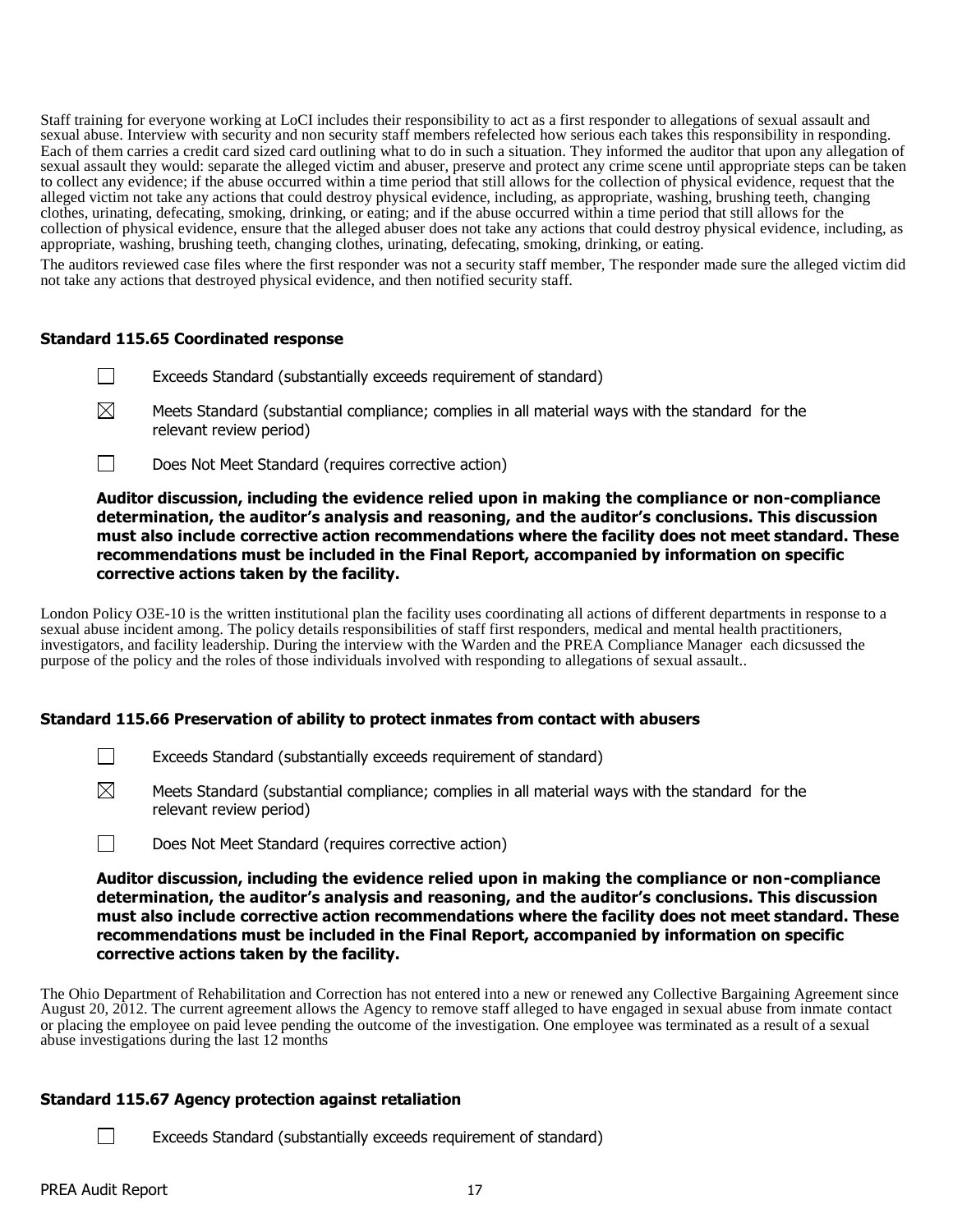- $\boxtimes$ Meets Standard (substantial compliance; complies in all material ways with the standard for the relevant review period)
- $\Box$ Does Not Meet Standard (requires corrective action)

**Auditor discussion, including the evidence relied upon in making the compliance or non-compliance determination, the auditor's analysis and reasoning, and the auditor's conclusions. This discussion must also include corrective action recommendations where the facility does not meet standard. These recommendations must be included in the Final Report, accompanied by information on specific corrective actions taken by the facility.**

Policy 79-ISA-02 requires that the facility Investigators be responsible for monitoring staff retaliation and inmate retaliation for a minimum period of 90 days following a report of sexual abuse. This involves monitoring inmates and staff who report sexual abuse or sexual harassment or cooperate with sexual abuse or sexual harassment investigations from retaliation by other inmates or staff.

The Investigator informed the auditor that for a minimum of 90 days following a report of sexual abuse, he monitors the conduct and treatment of inmates or staff who reported the sexual abuse and inmates who were reported to have suffered sexual abuse. He indicated his monitoring includes checking to see if the inmate received disciplinary reports, housing changes, program changes, negative performance reviews. He indicated with staff he monitors evaluations, time off requests, shift changes or reassignments of staff. He also informed the auditorb that his monitoring could go beyond 90 days if he feels there is a need.

### **Standard 115.68 Post-allegation protective custody**

- $\Box$ Exceeds Standard (substantially exceeds requirement of standard)
- $\boxtimes$ Meets Standard (substantial compliance; complies in all material ways with the standard for the relevant review period)
- $\Box$ Does Not Meet Standard (requires corrective action)

**Auditor discussion, including the evidence relied upon in making the compliance or non-compliance determination, the auditor's analysis and reasoning, and the auditor's conclusions. This discussion must also include corrective action recommendations where the facility does not meet standard. These recommendations must be included in the Final Report, accompanied by information on specific corrective actions taken by the facility.**

ODRC 79 ISA-04 prohibits the facility from placing inmates in segregation for protection that alleged to have suffered sexual abuse unless no alternative is available. During the course of interviews conducted with the Warden, the Special Housing Unit Supervisor and a segregation line staff member each confirmed that segregation has never been used to house inmates for protection after an alleged sexual assault. The interviews conducted on inmates that alleged sexual abuse indicated they were never placed in segregation at any point in the investigative process.

## **Standard 115.71 Criminal and administrative agency investigations**

| $\boxtimes$<br>Exceeds Standard (substantially exceeds requirement of standard) |  |  |  |  |
|---------------------------------------------------------------------------------|--|--|--|--|
|---------------------------------------------------------------------------------|--|--|--|--|

Meets Standard (substantial compliance; complies in all material ways with the standard for the relevant review period)



**Auditor discussion, including the evidence relied upon in making the compliance or non-compliance determination, the auditor's analysis and reasoning, and the auditor's conclusions. This discussion must also include corrective action recommendations where the facility does not meet standard. These recommendations must be included in the Final Report, accompanied by information on specific corrective actions taken by the facility.**

Every reported allegation of sexual abuse is to be investigated promptly, thoroughly, and objectively including allegations from third-party and anonymous reports. This is the requirement of policy 79-ISA-01. All allegations of sexual abuse are immediately turned over to the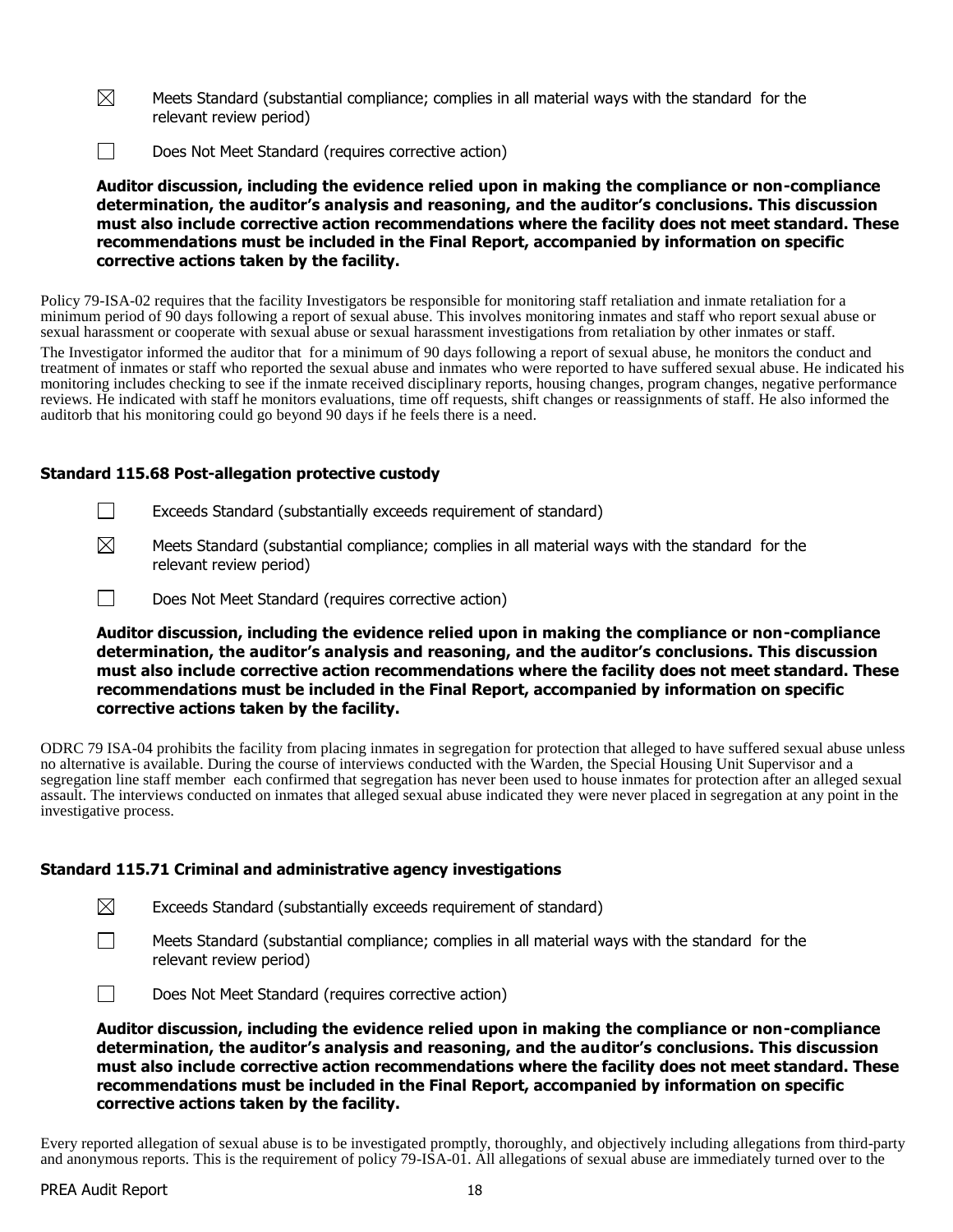Ohio State Highway Patrol Investigator for investigation to determine if a crime was committed. If she determines there was no evidence of a crime the allegation is turned back over to the LoCI Investigator to conduct an administrative investigation. There is a three year MOU with the Ohio Department of Safety and the Ohio Department of Rehabilitation and Correction outling both agencies responsibilities in the handling of all sexual abuse allegations. As previously noted both the Facility Investigator and the Ohio State trooper received the same sexual abuse investigative training. The auditor verified their attendance and successful completion of the course.

Both Investigators stated that the investigative process involves gathering and preserving direct and circumstantial evidence, including any available physical and DNA evidence and any available electronic monitoring data, interviewing alleged victims, suspected perpetrators, and witnesses, and also includes reviewing any prior complaints and reports of sexual abuse involving the suspected perpetrator. The investigators indicated that the credibility of an alleged victim, suspect, or witness is assessed on an individual basis and not determined by the person's status as an inmate or staff. The departure of the alleged abuser or victim from the employment or control of the facility or agency does not provide a basis for terminating any investigation according to the State Police and the Facility Investigator.

# **Standard 115.72 Evidentiary standard for administrative investigations**

- $\Box$ Exceeds Standard (substantially exceeds requirement of standard)
- $\boxtimes$ Meets Standard (substantial compliance; complies in all material ways with the standard for the relevant review period)
- $\perp$ Does Not Meet Standard (requires corrective action)

**Auditor discussion, including the evidence relied upon in making the compliance or non-compliance determination, the auditor's analysis and reasoning, and the auditor's conclusions. This discussion must also include corrective action recommendations where the facility does not meet standard. These recommendations must be included in the Final Report, accompanied by information on specific corrective actions taken by the facility.**

The Facility Investigator stated during his interview that he imposes no standard higher than a preponderance of the evidence for determining whether allegations of sexual abuse or sexual harassment are substantiated. This is also the agency policy and can be found in 79-ISA-02.

## **Standard 115.73 Reporting to inmates**

- $\mathbf{1}$ Exceeds Standard (substantially exceeds requirement of standard)
- $\boxtimes$ Meets Standard (substantial compliance; complies in all material ways with the standard for the relevant review period)
- $\Box$ Does Not Meet Standard (requires corrective action)

**Auditor discussion, including the evidence relied upon in making the compliance or non-compliance determination, the auditor's analysis and reasoning, and the auditor's conclusions. This discussion must also include corrective action recommendations where the facility does not meet standard. These recommendations must be included in the Final Report, accompanied by information on specific corrective actions taken by the facility.**

Inmates who makes an allegation that they suffered sexual abuse at London Correctional Institution are informed in writing as to whether the allegation has been determined to be substantiated, unsubstantiated, or unfounded following the investigation by the agency and the State Police. ODRC policy 79-ISA-02 also requires that following an inmate's allegation that a staff member has committed sexual abuse against the inmate, the facility subsequently informs the inmate (unless the agency has determined that the allegation is unfounded) whenever the employee is on his unit, no longer employed in the facility or if the employee was indicted or charged. The inmate notification is maintained in the investigative file.

As noted earlier there were two (2) sexual abuse allegation made against staff members in 2015 and one (1) in 2016. Three (3) sexual abuse allegations made against other inmates in 2015 and five (5) in 2016. The auditor found inmate notifications of investigative outcomes in the files where the investigation were completed.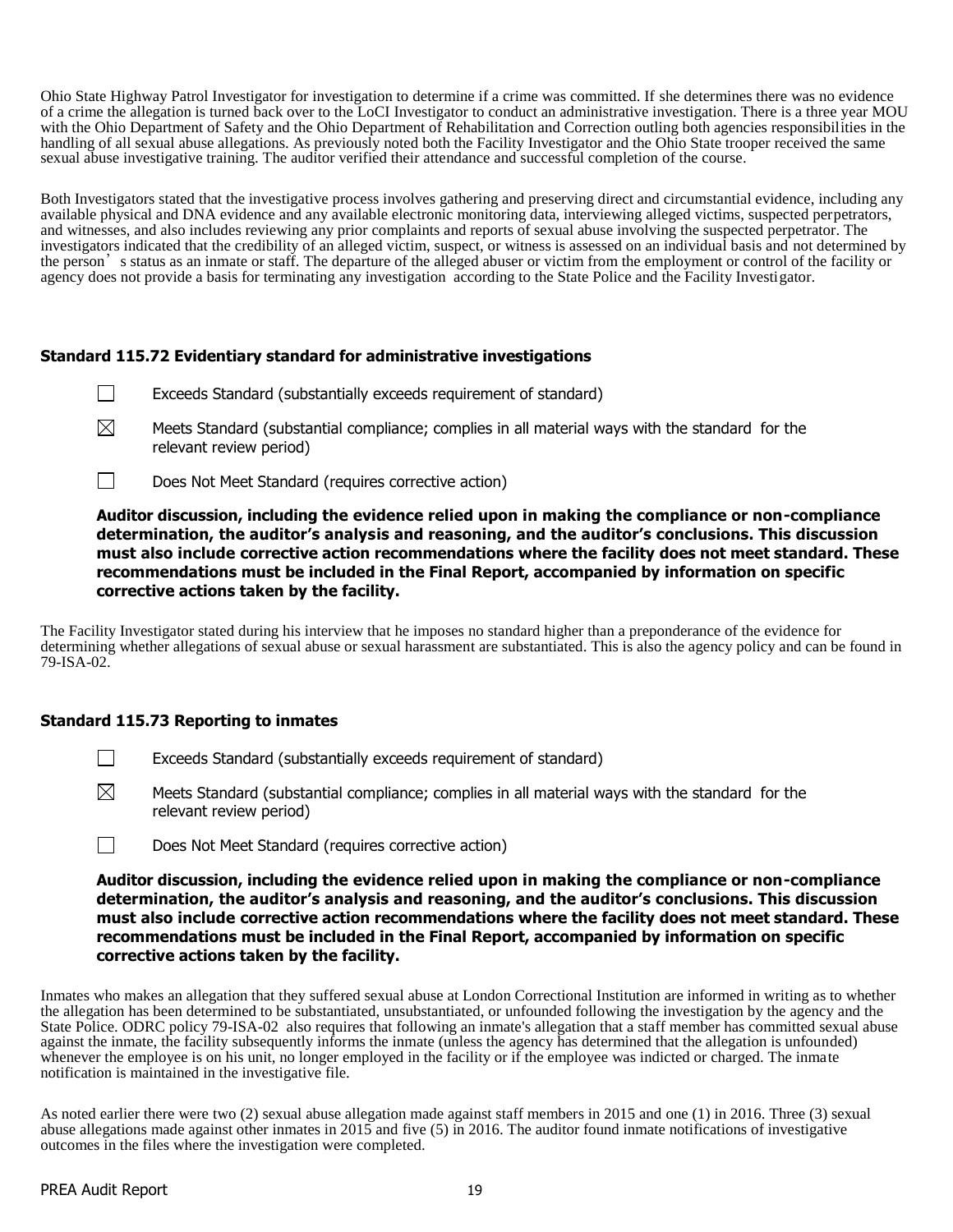## **Standard 115.76 Disciplinary sanctions for staff**

- $\Box$ Exceeds Standard (substantially exceeds requirement of standard)
- $\boxtimes$ Meets Standard (substantial compliance; complies in all material ways with the standard for the relevant review period)
- $\Box$ Does Not Meet Standard (requires corrective action)

## **Auditor discussion, including the evidence relied upon in making the compliance or non-compliance determination, the auditor's analysis and reasoning, and the auditor's conclusions. This discussion must also include corrective action recommendations where the facility does not meet standard. These recommendations must be included in the Final Report, accompanied by information on specific corrective actions taken by the facility.**

Staff that each auditor spoke with were clear about the sanctions they would receive should they violate the agency zero tolerance policies. ODRC policies 79-ISA-01 and 31-SEM-02 mandate that staff is subject to disciplinary sanctions up to and including termination for violating agency sexual abuse or sexual harassment policies. The policies also provide disciplinary sanctions for violations of agency policies relating to sexual abuse or sexual harassment commensurate with the nature and circumstances of the acts committed, the staff member's disciplinary history, and the sanctions imposed for comparable offenses by other staff with similar histories.

## **Standard 115.77 Corrective action for contractors and volunteers**

- $\Box$ Exceeds Standard (substantially exceeds requirement of standard)
- $\boxtimes$ Meets Standard (substantial compliance; complies in all material ways with the standard for the relevant review period)
- $\Box$ Does Not Meet Standard (requires corrective action)

#### **Auditor discussion, including the evidence relied upon in making the compliance or non-compliance determination, the auditor's analysis and reasoning, and the auditor's conclusions. This discussion must also include corrective action recommendations where the facility does not meet standard. These recommendations must be included in the Final Report, accompanied by information on specific corrective actions taken by the facility.**

Each auditor interviewed a contractor and volunteer at London Correctional Institution. They both indicated they were informed during their training on the consequences any violation to the zero tolerance policy. ODRC policies 79-ISA-01, and 71-SOC-01 and Standards of Conduct require that any contractor or volunteer who engages in sexual abuse be removed from the facility and reported to law enforcement agencies, unless the activity was clearly not criminal, and to relevant licensing bodies. As previously noted the auditor reveiwed the training records showing they received and understood the training they received.

## **Standard 115.78 Disciplinary sanctions for inmates**

- $\Box$ Exceeds Standard (substantially exceeds requirement of standard)
- ⊠ Meets Standard (substantial compliance; complies in all material ways with the standard for the relevant review period)



Does Not Meet Standard (requires corrective action)

**Auditor discussion, including the evidence relied upon in making the compliance or non-compliance determination, the auditor's analysis and reasoning, and the auditor's conclusions. This discussion must also include corrective action recommendations where the facility does not meet standard. These recommendations must be included in the Final Report, accompanied by information on specific corrective actions taken by the facility.**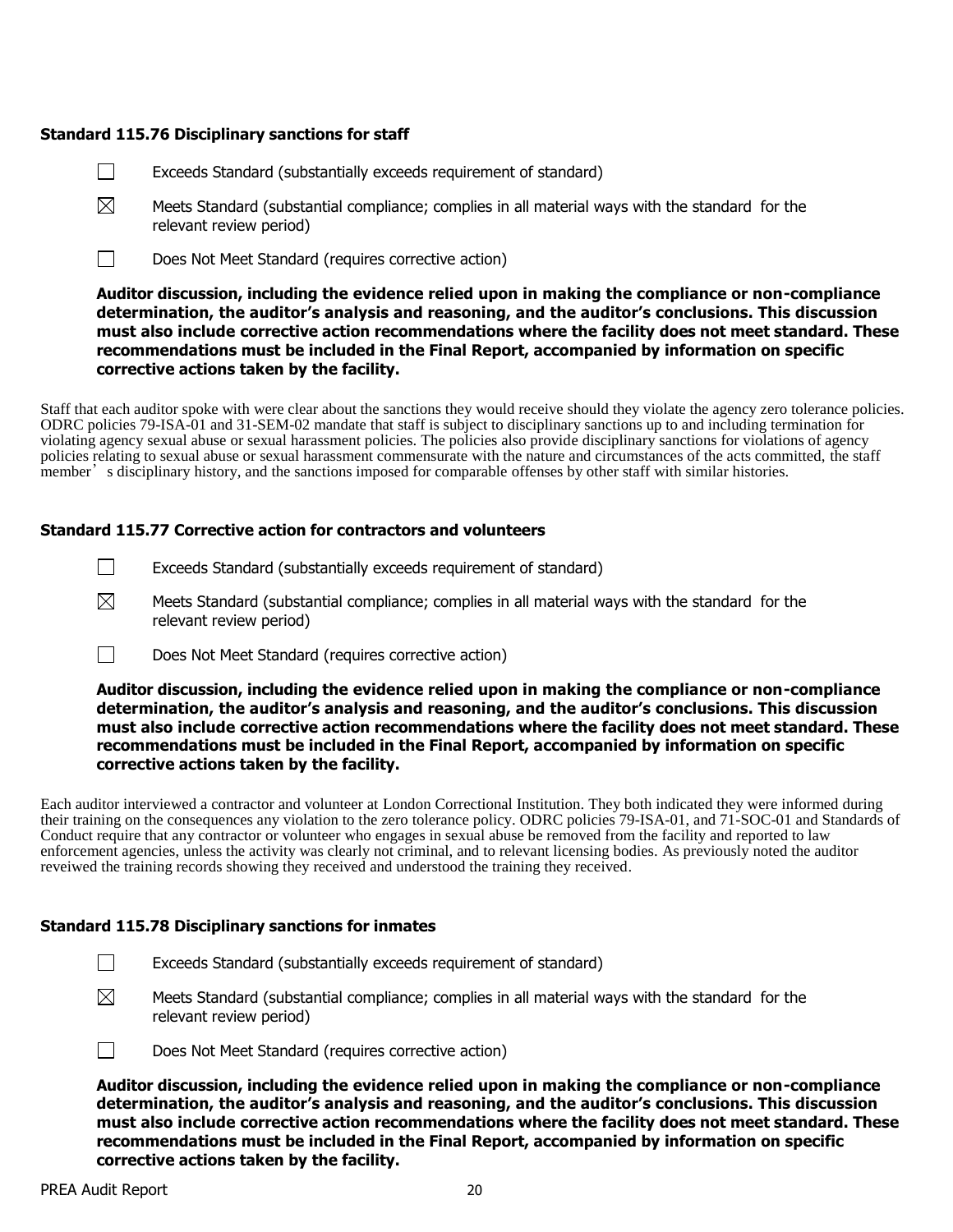Policies 56-DSC-01 and 79-ISA-02 detail the inmate disciplinary process and prohibitions against all sexual relations between inmates. Any inmate found to have engaged in a sexual relationship with another inmate receive a rules infraction. Anyone found guilty of this behavior at a disciplinary hearing receives an appropriate sanction commensurate with the nature and circumstances of the abuse committed. The Hearing Oficer takes into account whether mental disabilities contributed to this infraction before imposing any sanction. The policy was confirmed with the Warden during his interview.

## **Standard 115.81 Medical and mental health screenings; history of sexual abuse**

- $\Box$ Exceeds Standard (substantially exceeds requirement of standard)
- $\boxtimes$ Meets Standard (substantial compliance; complies in all material ways with the standard for the relevant review period)
- $\perp$ Does Not Meet Standard (requires corrective action)

**Auditor discussion, including the evidence relied upon in making the compliance or non-compliance determination, the auditor's analysis and reasoning, and the auditor's conclusions. This discussion must also include corrective action recommendations where the facility does not meet standard. These recommendations must be included in the Final Report, accompanied by information on specific corrective actions taken by the facility.**

Policy 79-ISA-04 mandates that if the risk assessment indicates that the inmate is at risk of victimization or has experienced prior sexual victimization, whether it occurred in an institution setting or in the community, staff shall offer him a follow-up meeting with a medical or mental health practitioner within 14 calendar days of the intake screening. All inmates shall be screened by Mental Health in accordance with Department Policy 67-MNH-02, Mental Health Screening and Mental Health Classification. This policy further states if the risk assessment screening indicates that the inmate has previously perpetrated sexual abuse, whether it occurred in an institutional setting or in the community, staff shall ensure that the inmate is offered a follow-up meeting with a mental health practitioner within 14 days of the intake screening.

During the inteview with the Mental Health Administrator he indicated he is notified, when the nurse conducting the risk assessment, identifies any inmate discloses or if noted in the report he experienced prior sexual victimization or the inmate had previously perpetrated sexual abuse. He further stated that the inmate would be seen within 14 days and offered services by someone on his staff.

Policy 79-ISA-02 require that all information related to sexual victimization or abusiveness that occurred in an institutional setting is strictly limited to medical and mental health practitioners and other staff, as necessary, to inform treatment plans and security and management decisions, including housing, bed, work, education, and program assignments, or as otherwise required by Federal, State, or local law. This practice was also confirmed during the same interviews with these practitioners.

Inmates interviewed by each of the auditors, who disclosed prior victimization, confirmed they were offered services. as required by the policy.

## **Standard 115.82 Access to emergency medical and mental health services**

| Exceeds Standard (substantially exceeds requirement of standard) |  |  |  |
|------------------------------------------------------------------|--|--|--|
|------------------------------------------------------------------|--|--|--|

- ⊠ Meets Standard (substantial compliance; complies in all material ways with the standard for the relevant review period)
- $\Box$ Does Not Meet Standard (requires corrective action)

**Auditor discussion, including the evidence relied upon in making the compliance or non-compliance determination, the auditor's analysis and reasoning, and the auditor's conclusions. This discussion must also include corrective action recommendations where the facility does not meet standard. These recommendations must be included in the Final Report, accompanied by information on specific corrective actions taken by the facility.**

Both auditors conducted interviews with menat health and medical practitioners. Those intervirew indicated that any inmate victims of sexual abuse receive timely, unimpeded access to emergency medical treatment and crisis intervention services, the nature and scope of which are determined them according to their professional judgment. They are also offered timely information about and timely access to emergency contraception and sexually transmitted infections prophylaxis, wih no cost to the inmate whether the victim names the abuser or cooperates with any investigation. This is mandated by Medical Protocol B-11 and was confirmed during the practitioners interviews.

 $\Box$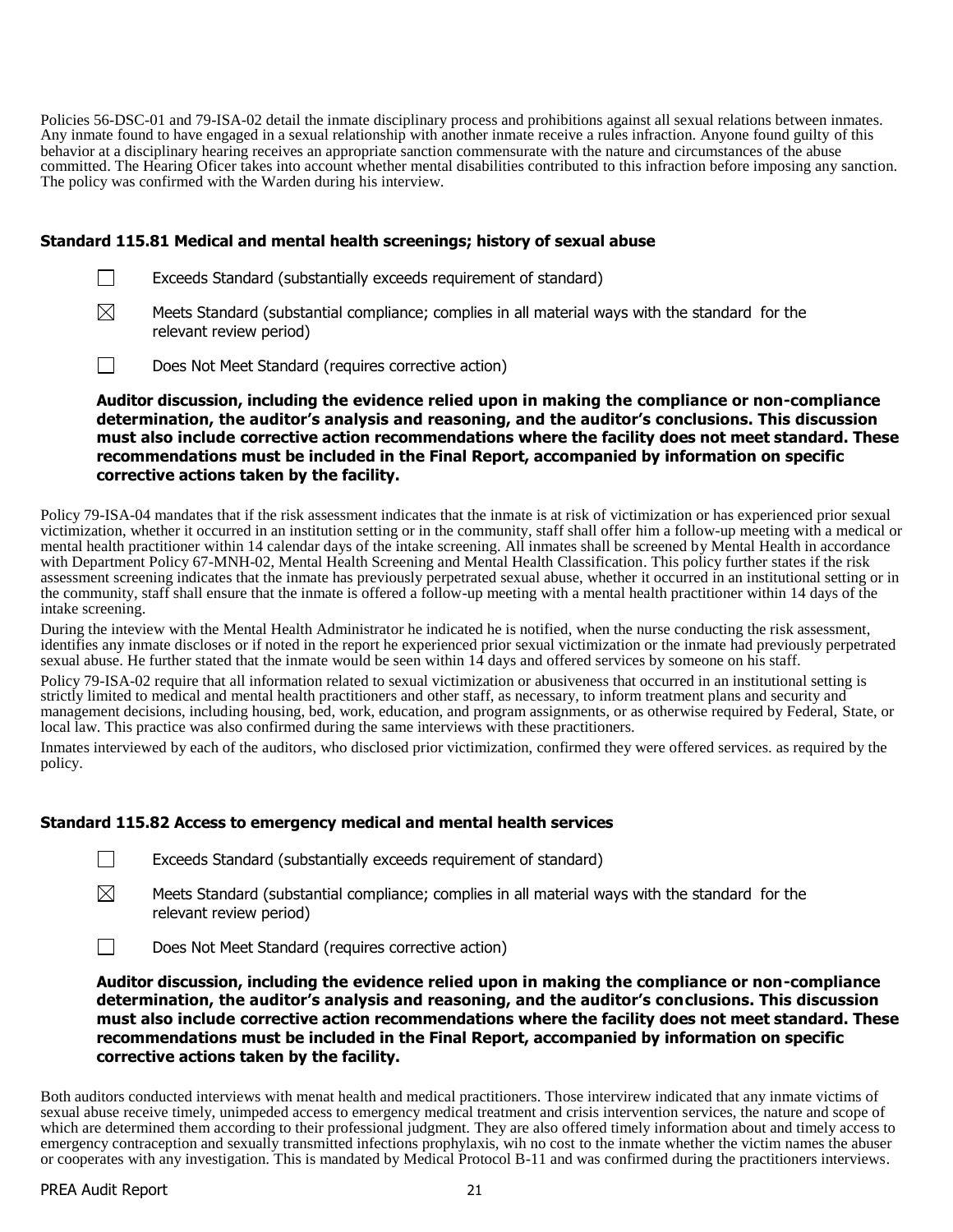#### **Standard 115.83 Ongoing medical and mental health care for sexual abuse victims and abusers**

- $\Box$ Exceeds Standard (substantially exceeds requirement of standard)
- $\boxtimes$ Meets Standard (substantial compliance; complies in all material ways with the standard for the relevant review period)
- $\Box$ Does Not Meet Standard (requires corrective action)

## **Auditor discussion, including the evidence relied upon in making the compliance or non-compliance determination, the auditor's analysis and reasoning, and the auditor's conclusions. This discussion must also include corrective action recommendations where the facility does not meet standard. These recommendations must be included in the Final Report, accompanied by information on specific corrective actions taken by the facility.**

Any inmate that has experienced prior sexual victimization in any prison, jail, lockup, or juvenile facility is offered medical and mental health evaluation according to policy 79-ISA-04. This paractice was confirmed during the interview with medical staff. The policy also requires the facility conduct a mental health evaluation of all known inmate-on-inmate abusers. The Mental Health practitioner confirmed that the mental health department attempts to conduct a mental health evaluation of all known inmate- on-inmate abusers within 60 days of learning of such abuse history and they offer treatment when deemed appropriate.

### **Standard 115.86 Sexual abuse incident reviews**

- П Exceeds Standard (substantially exceeds requirement of standard)
- $\boxtimes$ Meets Standard (substantial compliance; complies in all material ways with the standard for the relevant review period)
- $\Box$ Does Not Meet Standard (requires corrective action)

#### **Auditor discussion, including the evidence relied upon in making the compliance or non-compliance determination, the auditor's analysis and reasoning, and the auditor's conclusions. This discussion must also include corrective action recommendations where the facility does not meet standard. These recommendations must be included in the Final Report, accompanied by information on specific corrective actions taken by the facility.**

London Correctional Institution conducts a sexual abuse incident review at the conclusion of every sexual abuse investigation, except where the case finding was unfounded. This is done in accordance with policy 70-ISA-04. This review is supposed to take place within 30 days of the conclusion of the investigation. This is accomplished through the Sexual Abuse Review Team ( $\hat{SART}$ ). The team is comprised of the Deputy Warden for Operations, Deputy Warden for Special Services, Facility Investigator, PREA Compliance Manager, and a representative from the Medical and Mental Health Departments. The interview with one of these team members indicated the team reviews each investigation to determine: if there is a need to change policy or practice to better prevent, detect, or respond to sexual abuse; consider if the incident or allegation was motivated by race; ethnicity; gender identity; lesbian, gay, bisexual, transgender, or intersex identification, status, or perceived status; or gang affiliation; or if motivated or caused by other group dynamics at the facility; look at the area in the facility where the incident allegedly occurred to assess whether physical barriers in the area may enable abuse; review the adequacy of staffing levels in that area: assess whether monitoring technology should be deployed or augmented to supplement supervision. At the completion of the review a written report of their findings is prepared based on the criteria mentioned above. This report is forwarded, along with any recommendations to the Warden and PREA Compliance Manager. This entire process was verified during the interviews conducted with the Warden, SART team member and the PREA Compliance Manager.

#### **Standard 115.87 Data collection**

- $\Box$ Exceeds Standard (substantially exceeds requirement of standard)
- ⊠ Meets Standard (substantial compliance; complies in all material ways with the standard for the relevant review period)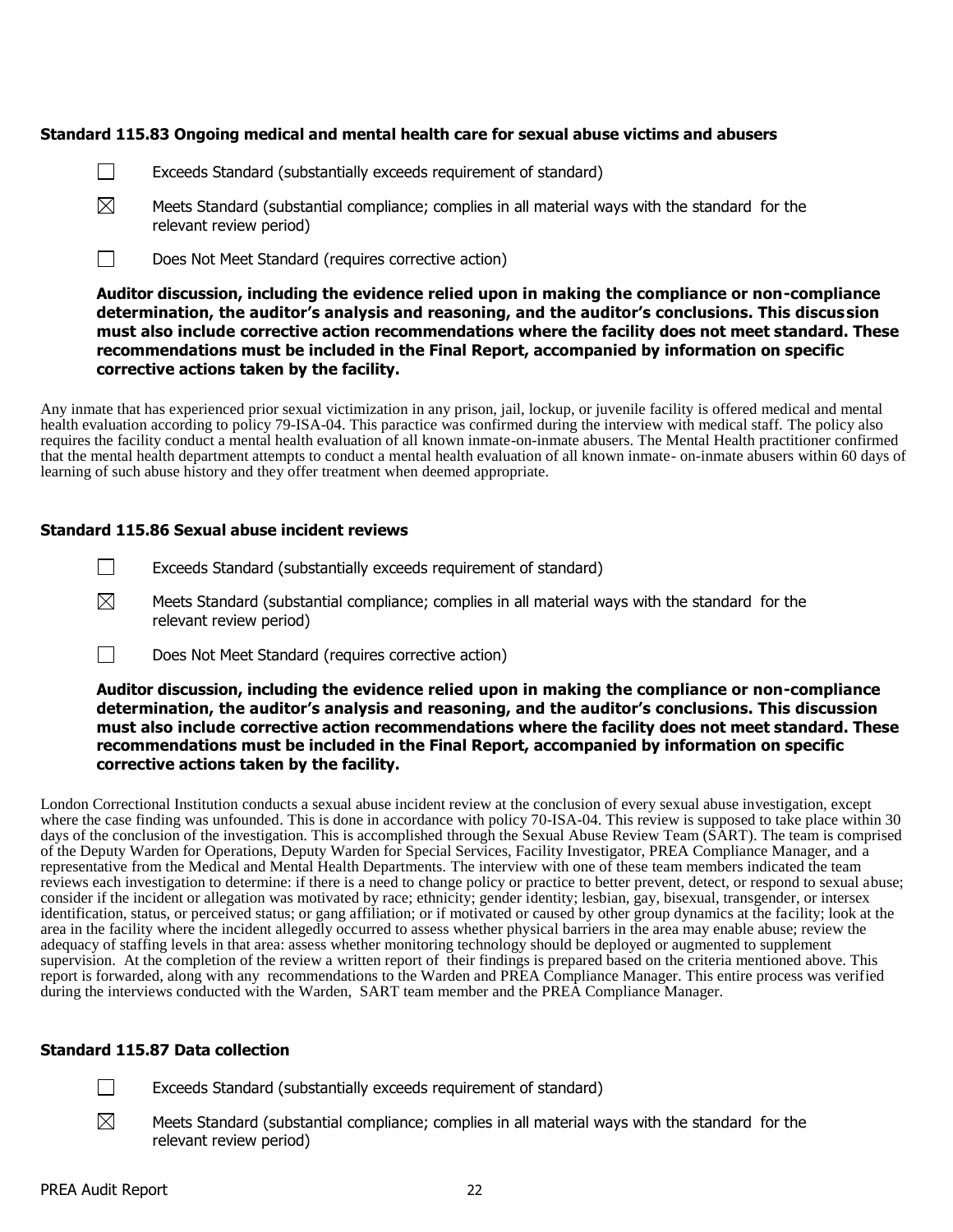$\Box$ Does Not Meet Standard (requires corrective action)

**Auditor discussion, including the evidence relied upon in making the compliance or non-compliance determination, the auditor's analysis and reasoning, and the auditor's conclusions. This discussion must also include corrective action recommendations where the facility does not meet standard. These recommendations must be included in the Final Report, accompanied by information on specific corrective actions taken by the facility.**

ODRC collects accurate and uniform data on every facility in the Agency including the two private facilities. ORW provides information to the Agency about sexual abuse to assist the Agency in understanding trends etc. within the aggregate total. The data collected from the two private facilities is not included in this aggregate number provided in the Survey on Sexual Victimization (SSV2) provided each September to DOJ. The form was submitted prior to the September 1, 2015 deadline. The information supplied in this report to DOJ is accumulated from each facility utilizing the PREA Incident Report System. This set of forms documents the PREA process from the allegation through the review on every case even unfounded

# **Standard 115.88 Data review for corrective action**

- $\Box$ Exceeds Standard (substantially exceeds requirement of standard)
- $\boxtimes$ Meets Standard (substantial compliance; complies in all material ways with the standard for the relevant review period)
- $\Box$ Does Not Meet Standard (requires corrective action)

**Auditor discussion, including the evidence relied upon in making the compliance or non-compliance determination, the auditor's analysis and reasoning, and the auditor's conclusions. This discussion must also include corrective action recommendations where the facility does not meet standard. These recommendations must be included in the Final Report, accompanied by information on specific corrective actions taken by the facility.**

ODRC collects data for every allegation of sexual abuse in each of its facilities and completes the Survey of Sexual Violence (SSV) report annually and is posted on the ODRC web site. The Agency completes an annual internal report that tracks confirmed inmate on inmate and staff on inmate sexual abuse incidents. This report compares incidents from previous years (2012-2014) and is utilized by the PREA Coordinator to identify problem areas and formulate corrective measures with the intent of reducing future incidents of sexual abuse. ODRC has compiled its third internal report since ODRC's full implementation of the PREA standards and can be found on the Agency web site..

## **Standard 115.89 Data storage, publication, and destruction**

- $\Box$ Exceeds Standard (substantially exceeds requirement of standard)
- ⊠ Meets Standard (substantial compliance; complies in all material ways with the standard for the relevant review period)
- $\Box$ Does Not Meet Standard (requires corrective action)

**Auditor discussion, including the evidence relied upon in making the compliance or non-compliance determination, the auditor's analysis and reasoning, and the auditor's conclusions. This discussion must also include corrective action recommendations where the facility does not meet standard. These recommendations must be included in the Final Report, accompanied by information on specific corrective actions taken by the facility.**

Policy 79-ISA-01 requires that the aggregated sexual abuse data from facilities under its direct control including the two private facilities is made readily available to the public at annually on its website. ODRC retains allegation (case) records for 10 years after the inmate has reached his final release, expiration of sentence, death, or 10 years after employee is no longer employed by the agency. The Ohio State Highway Patrol indicated that they maintain criminal records forever.